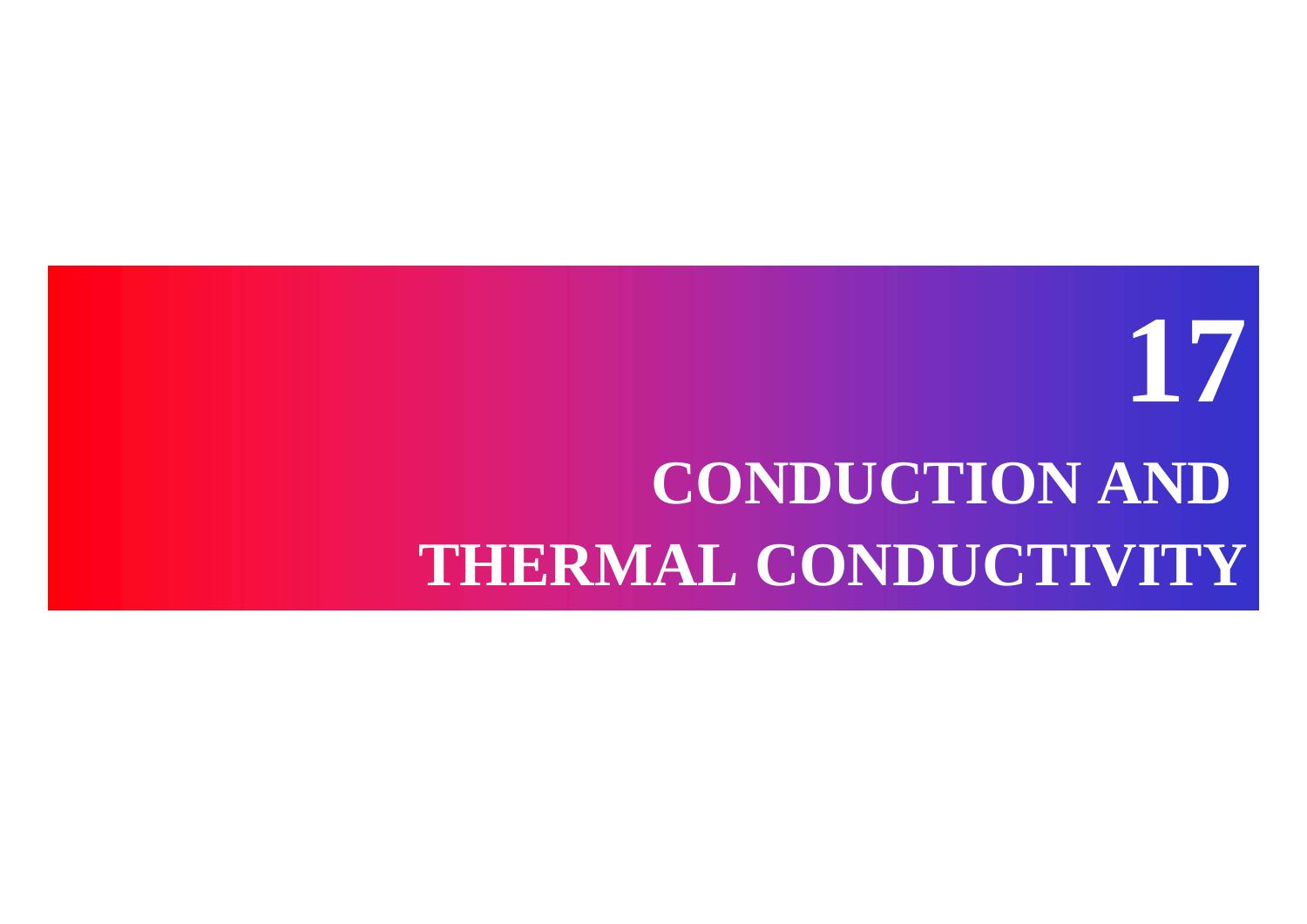# **The Fourier Equation for Heat Conduction**

The basic equation for steady-state heat conduction



$$
q = -kA \frac{dt}{dx}
$$

*q* = heat-conduction rate in x-direction *A* = cross-sectional area normal to heat flow*dt/dx* = temperature gradient in x direction *k* = a proportionality constant known as the thermal conductivity of the conducting medium

- *q* : does not vary with time (steady state)
- *k* : depends on molecular state of the medium (function of T and P) If dt/dx is large, significant variation of k with position
- *A* : dependent on position
- sign : make q positive in the positive x direction.

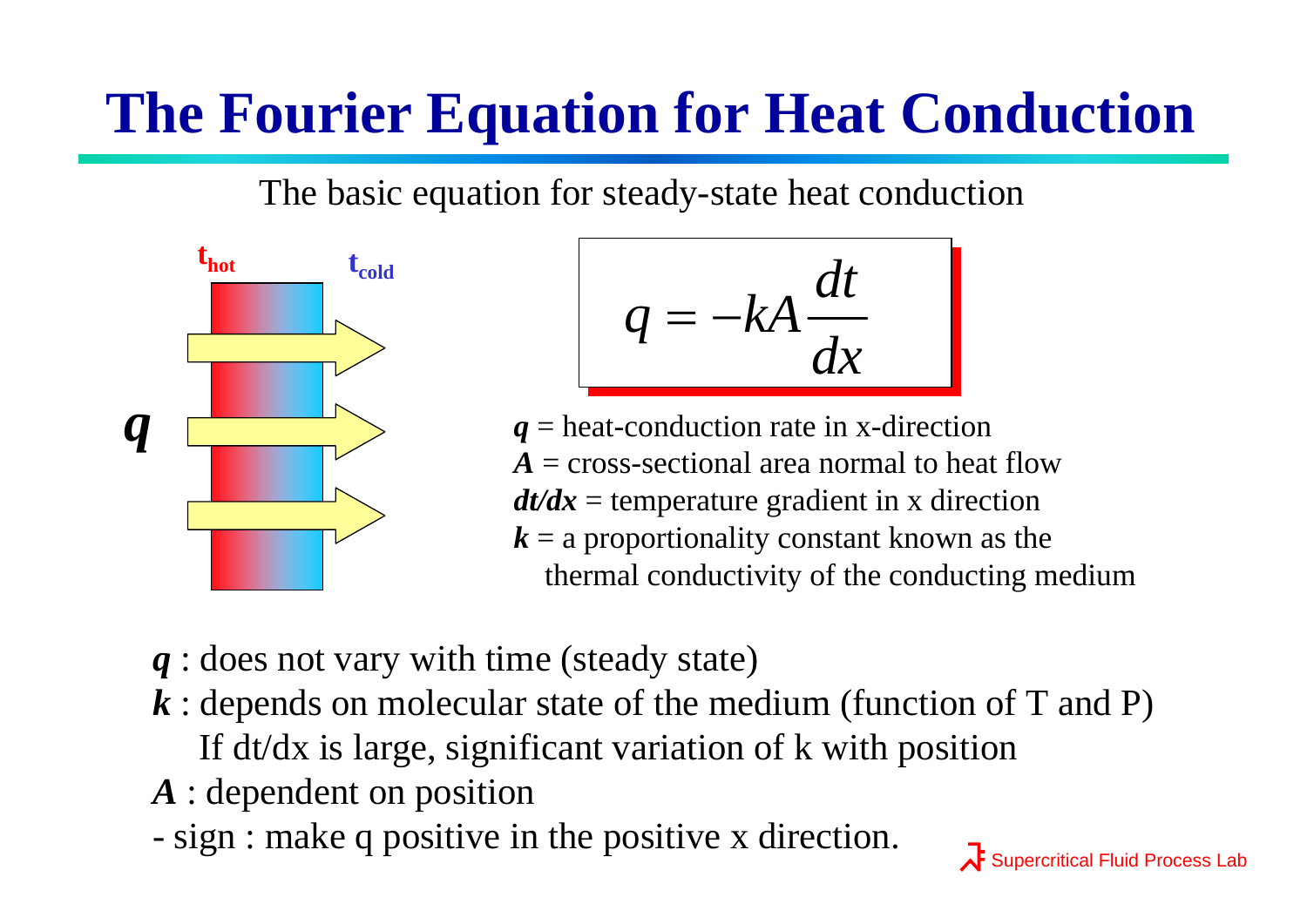#### **Jean Baptiste Joseph Fourier (1768-1830)**



*"Yesterday was my 21st birthday, at that age Newton and Pascal had already acquired many claims to immortality*."

It was during his time in Grenoble that Fourier did his important mathematical work on the theory of heat. His work on the topic began around 1804 and by 1807 he had completed his important memoir *On the Propagation of Heat in Solid Bodies.*

The memoir was read to the Paris Institute on 21 December 1807 and a committee consisting of Lagrange, Laplace, Monge and Lacroix was set up to report on the work. Now this memoir is very highly regarded but at the time it caused controversy. There were two reasons for the committee to feel unhappy with the work. The first objection, made by Lagrange and Laplace in 1808, was to Fourier's expansions of functions as trigonometrical series, what we now call Fourier series. Further clarification by Fourier still failed to convince them. The second objection was made by Biot against Fourier's derivation of the equations of transfer of heat. Fourier had not made reference to Biot's 1804 paper on this topic but Biot's paper is certainly incorrect. Laplace, and later Poisson, had similar objections.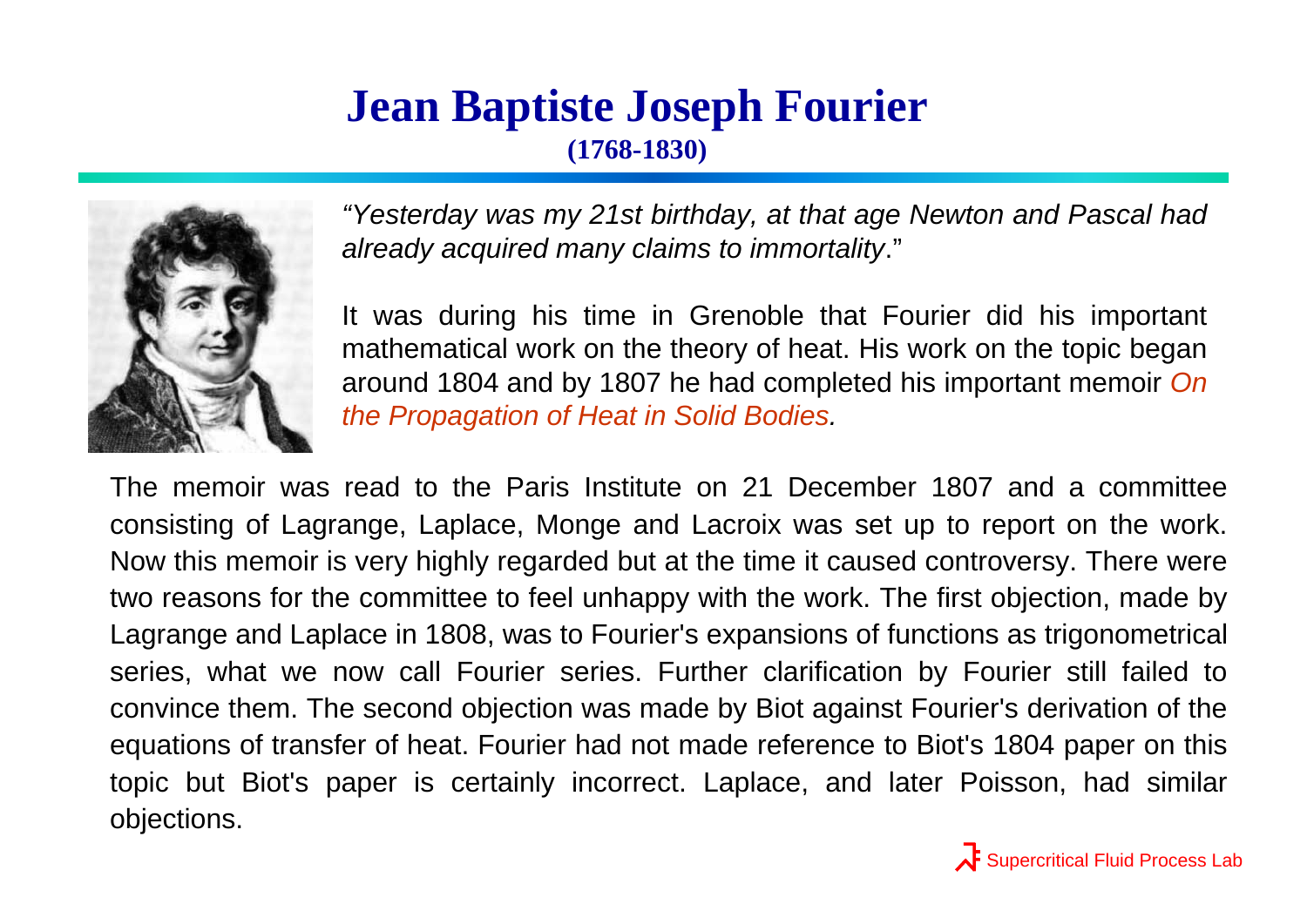# **Isotropic and nonisotropic**

$$
\bullet \quad \textbf{Isotropic } (k_x = k_y = k_z)
$$

Materials having thermal conductivities which are independent of the direction of flow of heat transfer

#### **W** Non-isotropics  $(k_x \neq 0)$  $k_{y} \neq k_{z}$

Single crystals which have different thermal conductivities in the different directions of the crystal axes. Laminated materials

Eckert and Drake show that for these substances the heat flux vector is generally not normal to the isothermal surface

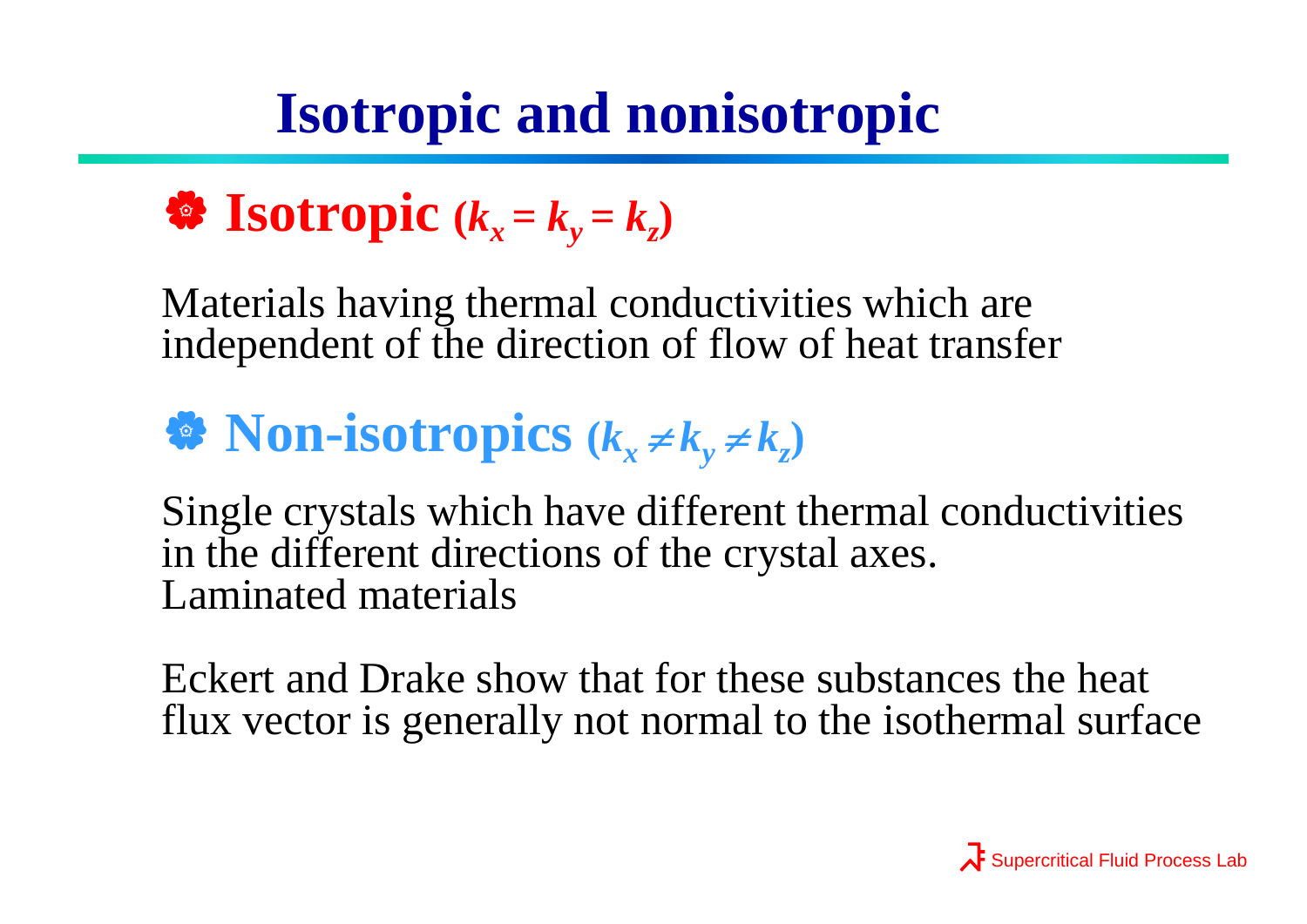### **Thermal Conductivity of Purified Diamond**

(Lanhua Wei et al., Physical Review Letters, 14 June 1993.)

 $\bullet$  Natural diamond is 98.9% carbon-12 and 1.1% carbon-13.

<sup>2</sup> A team of scientists from Wayne State University and General Electric showed in 1990 that purifying the C-12 component of diamond to 99.9% increased its room-temperature thermal conductivity by 50%, a much bigger isotope effect than in other compounds.

• The same scientists have now recorded the highest thermal conductivity ever observed for a solid above liquid nitrogen temperatures, 410 W/cm-K, in 99.9%-pure C-12 at 104 K.

The researchers predict that the thermal conductivity for 99.999%- pure C-12 diamonds would exceed 2000 W/cm-K and that integrated circuits mounted on such diamonds (cooled in liquid nitrogen) could operate at 500 times the power density of circuits mounted on copper substrates at room temperature.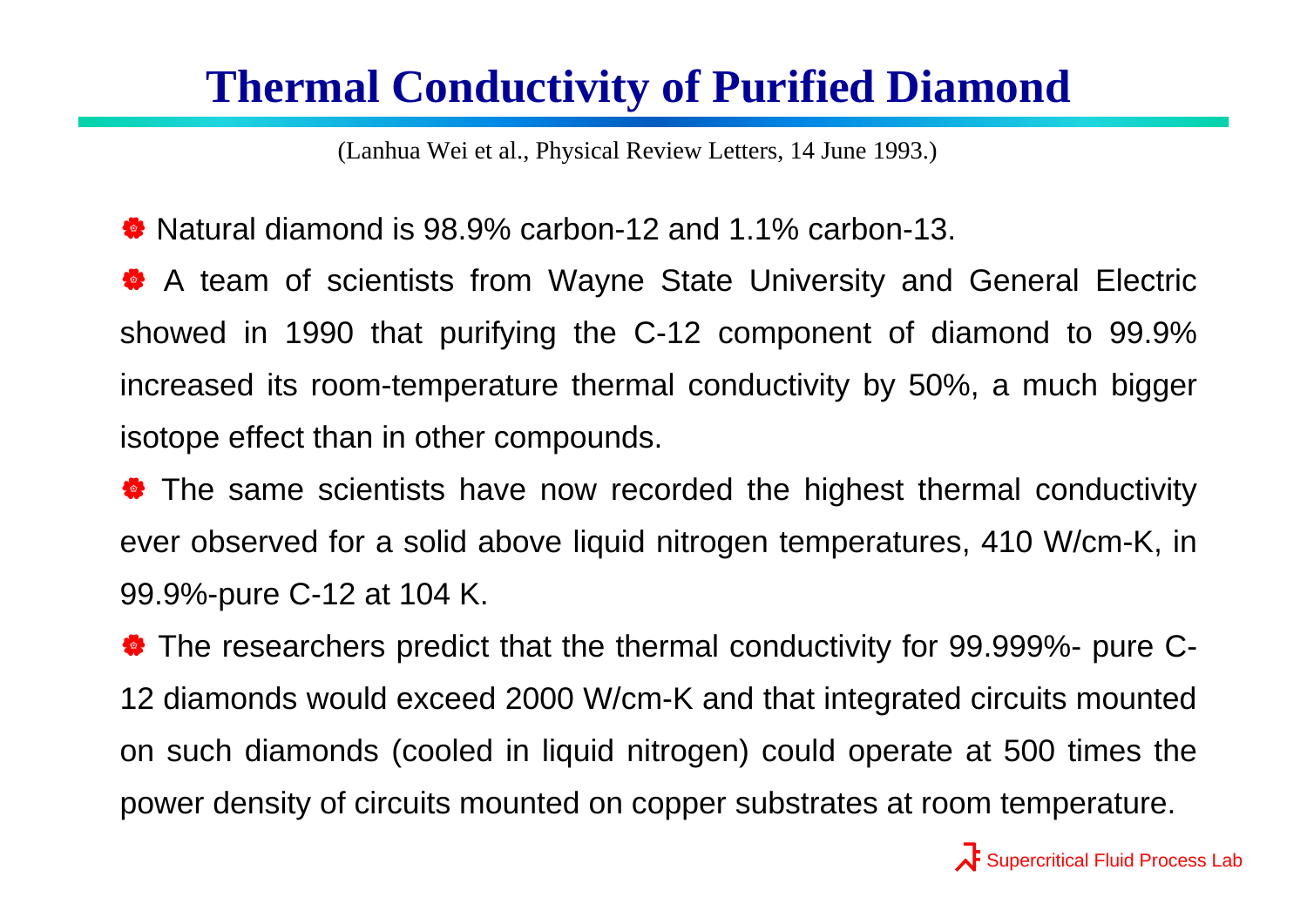### **Thermal Conductivity of Non-isotropics Crystal**

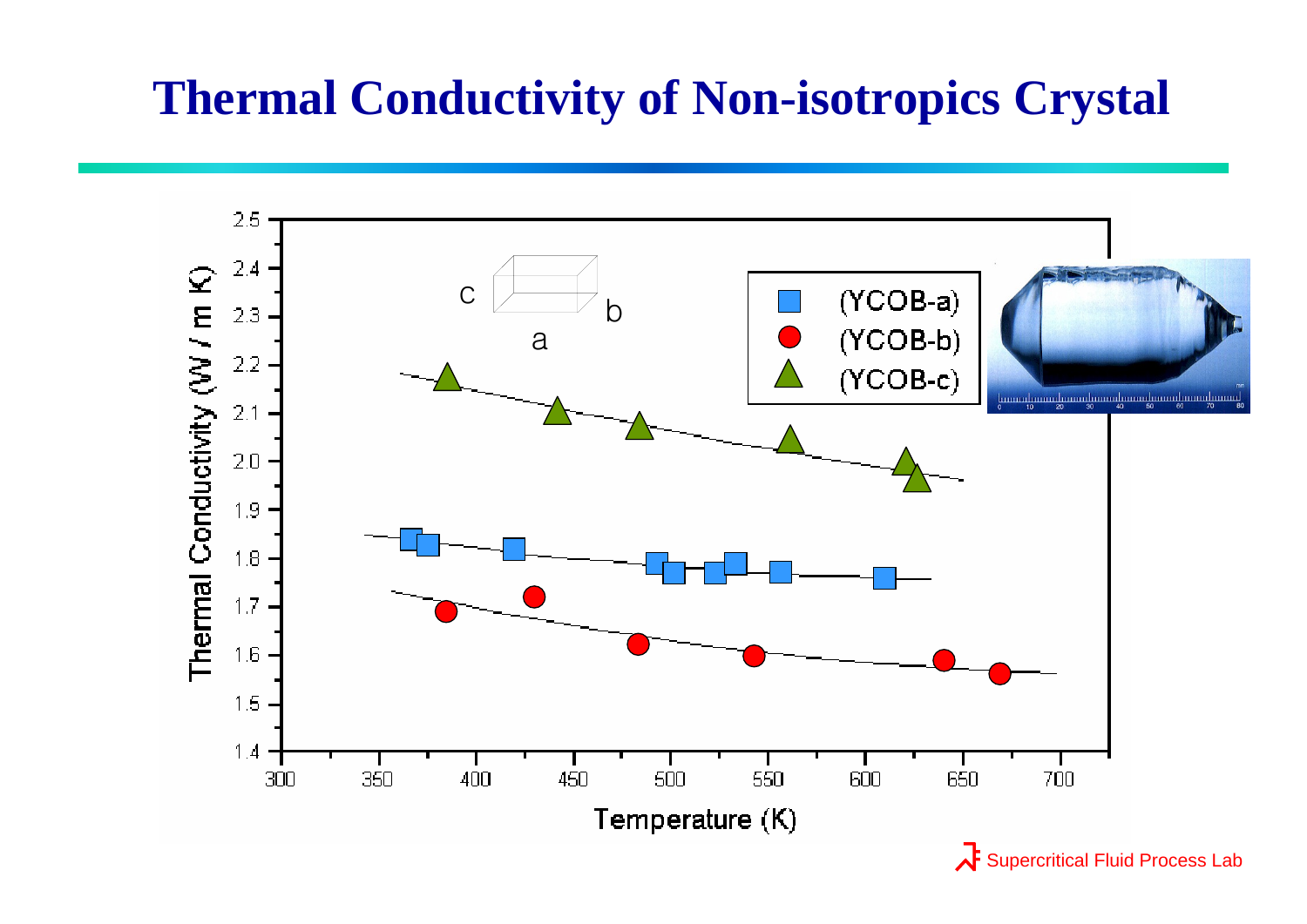### **Thermal Conductivity**

\*From Young, Hugh D., University Physics, 7th Ed. Table 15-5.

| <b>Material</b>   | <b>Thermal conductivity</b>      | <b>Thermal conductivity</b> |
|-------------------|----------------------------------|-----------------------------|
|                   | (cal/sec)/(cm <sup>2</sup> C/cm) | $(W/m K)^*$                 |
| Silver            | 1.01                             | 406.0                       |
| Copper            | 0.99                             | 385.0                       |
| <b>Brass</b>      |                                  | 109.0                       |
| Aluminum          | 0.50                             | 205.0                       |
| Iron              | 0.163                            | $\cdots$                    |
| <b>Steel</b>      |                                  | 50.2                        |
| Lead              | 0.083                            | 34.7                        |
| Mercury           | $\cdots$                         | 8.3                         |
| Ice               | 0.005                            | 1.6                         |
| Glass, ordinary   | 0.0025                           | 0.8                         |
| Concrete          | 0.002                            | 0.8                         |
| Water at 20 C     | 0.0014                           |                             |
| Asbestos          | 0.0004                           |                             |
| Hydrogen at $0C$  | 0.0004                           | 0.14                        |
| Helium at 0 C     | 0.0003                           | 0.14                        |
| Oxygen            |                                  | 0.023                       |
| Snow (dry)        | 0.00026                          | $\ddotsc$                   |
| Fiberglass        | 0.00015                          | 0.04                        |
| Brick, insulating |                                  | 0.15                        |
| Brick, red        |                                  | 0.6                         |
| Cork board        | 0.00011                          | 0.04                        |
| Wool felt         | 0.0001                           | 0.04                        |
| Rock wool         |                                  | 0.04                        |
| Styrofoam         | $\cdots$                         | 0.01                        |
| Wood              | 0.0001                           | $0.12 - 0.04$               |
| Air at 0 C        | 0.000057                         | 0.024                       |

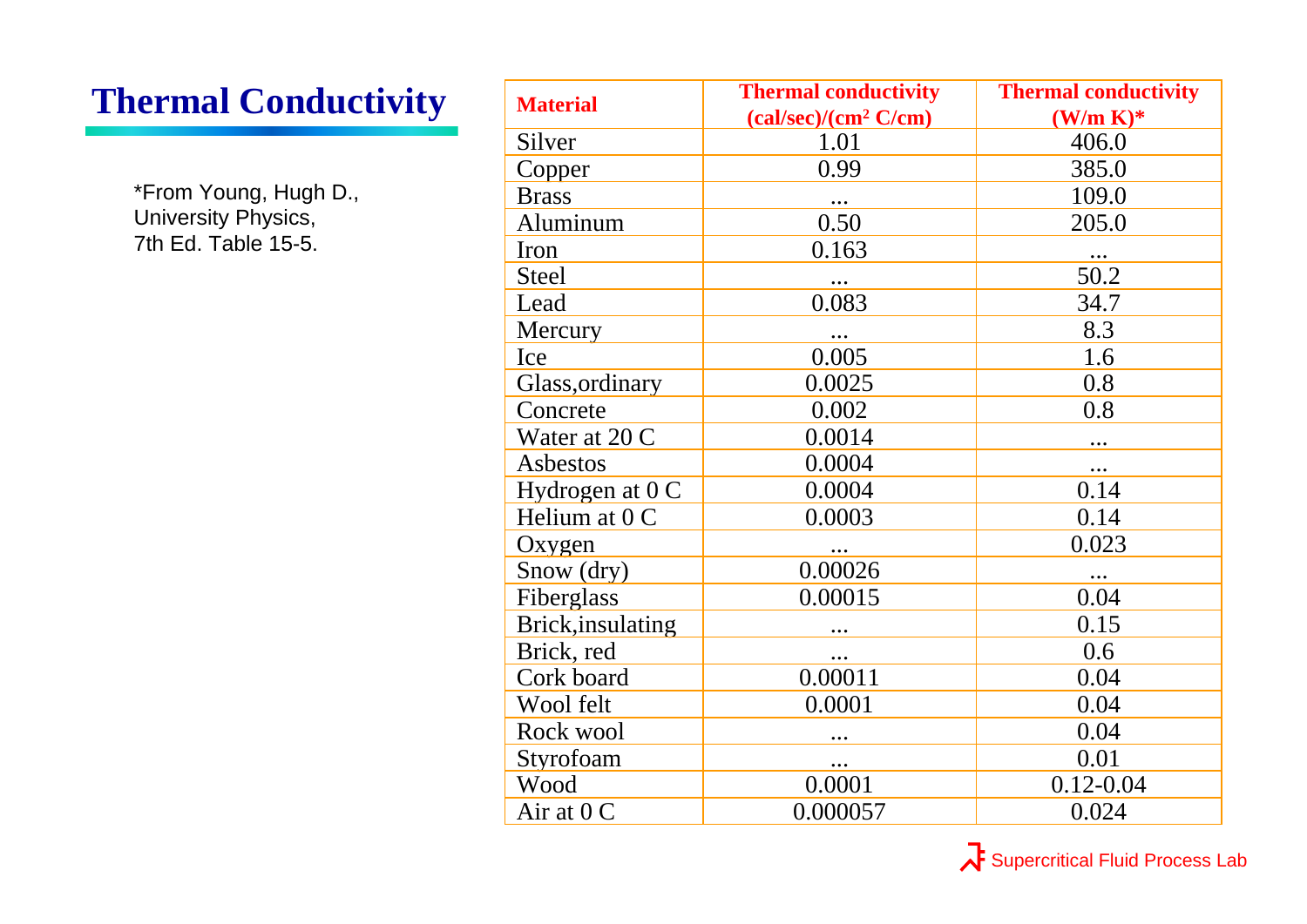

Supercritical Fluid Process Lab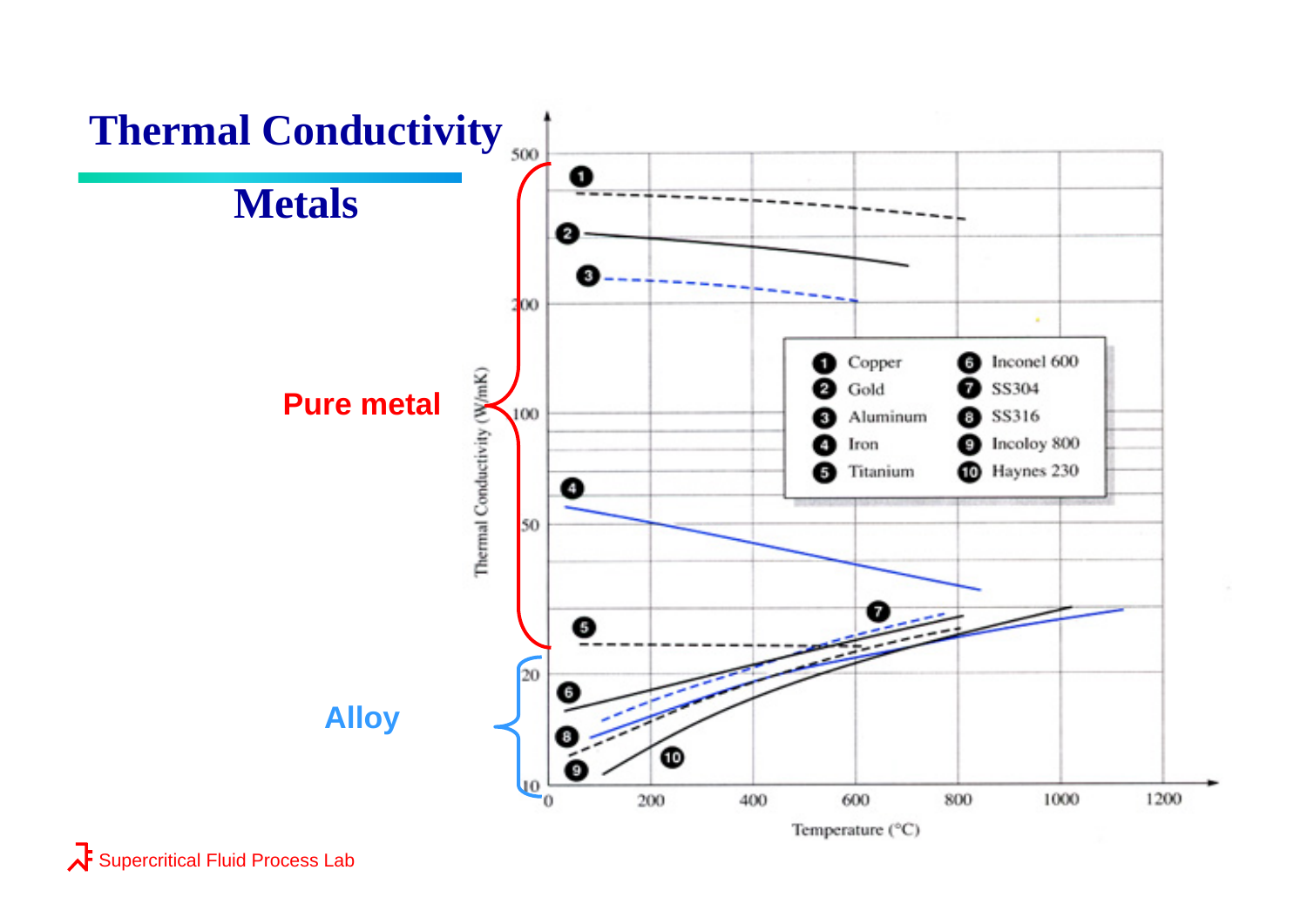### **Thermal Conductivity**

#### **refractory materials**



 $\lambda$  Supercritical Fluid Process Lab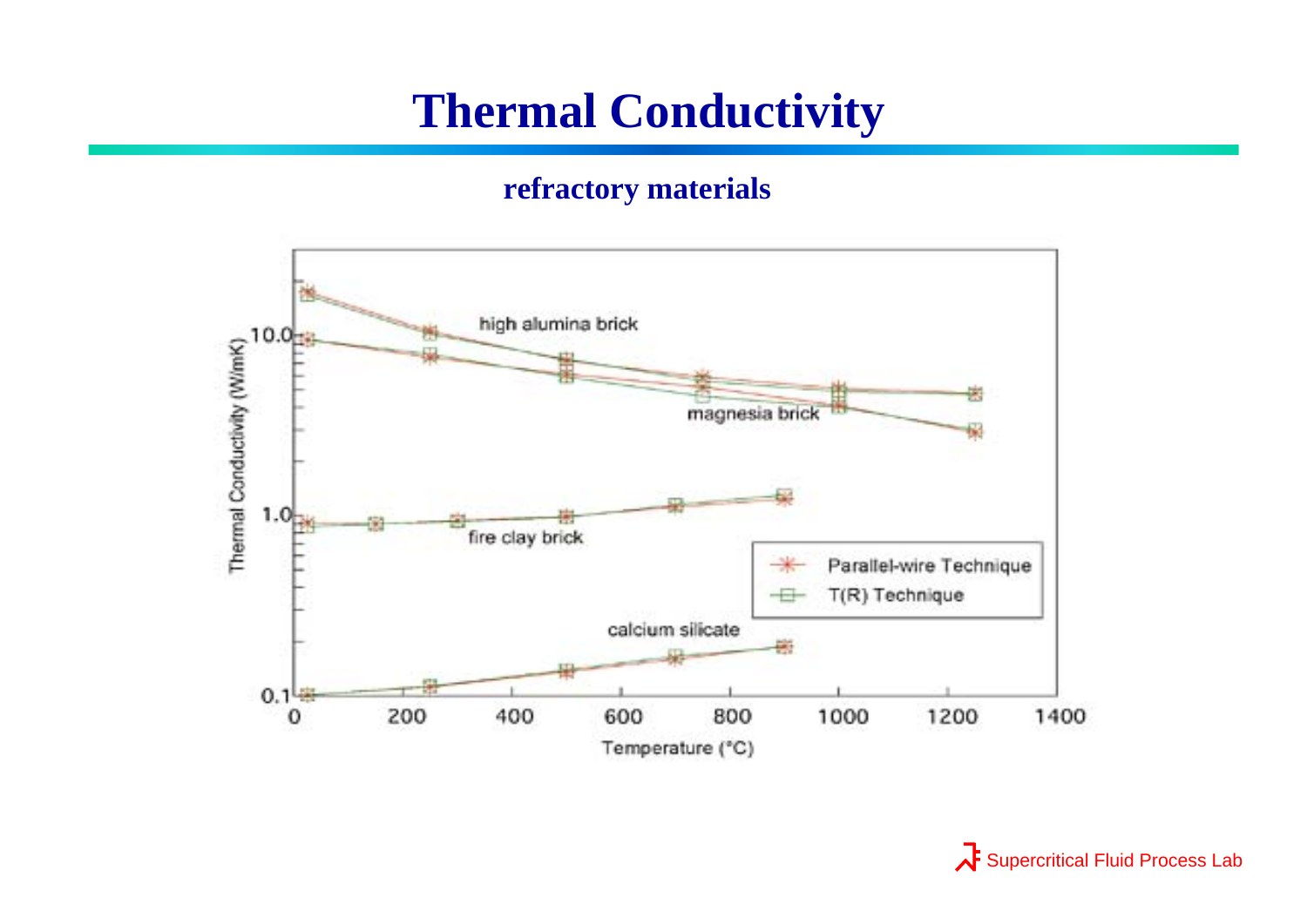### **Thermal Conductivity**

Heat transfer by conduction involves transfer of energy within a material without any motion of the material as a whole. The rate of heat transfer depends upon the temperature gradient and the thermal conductivity of the material. More fundamental questions arise when you examine the reasons for wide variations in thermal conductivity.

**Gases** transfer heat by direct collisions between molecules, and as would be expected, their thermal conductivity is low compared to most solids since they are dilute media. **Non-metallic solids** transfer heat by lattice vibrations so that there is no net motion of the media as the energy propagates through. Such heat transfer is often described in terms of "phonons", quanta of lattice vibrations. **Metals** are much better thermal conductors than non-metals because the same mobile electrons which participate in electrical conduction also take part in the transfer of heat.

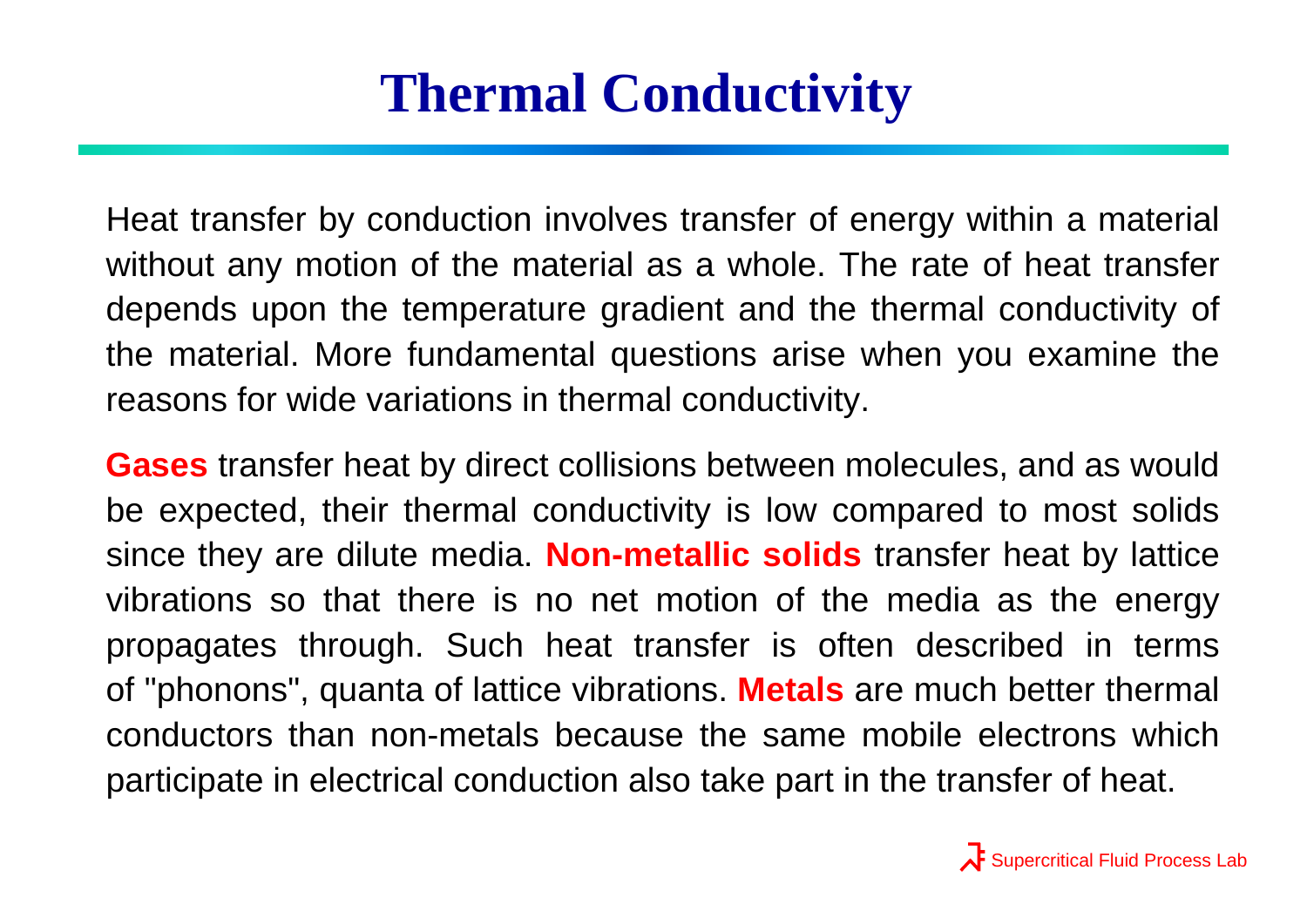# **Four modes of transport of energy in solids**

# **1. Free Electrons**

**2. Lattice waves (Phonons)**

**Principal Carriers**

# **3. Magnetic excitations (Magnons)**

**4. Electromagnetic radiation (Photons)**

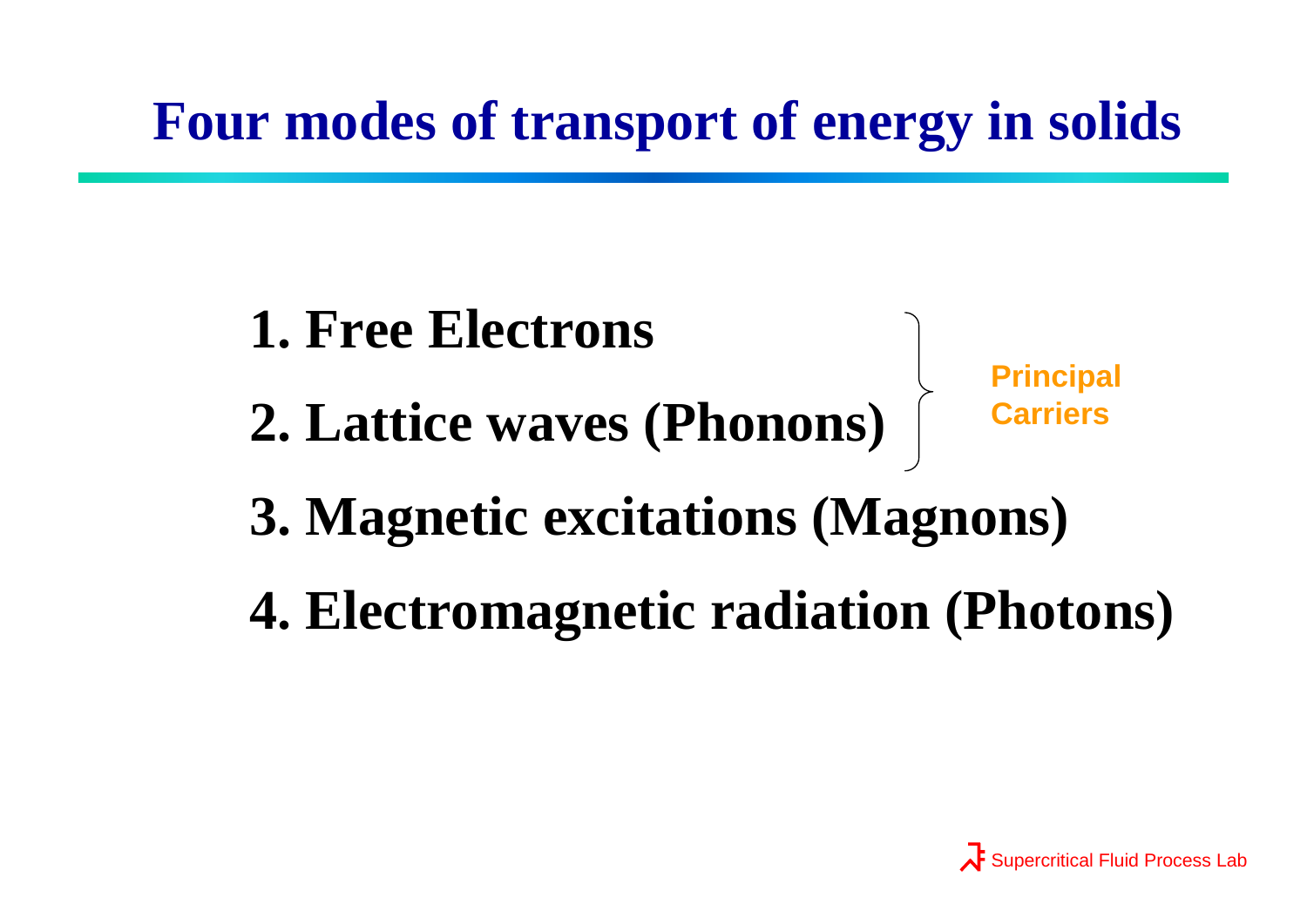### **Thermal Conductivity by Free electron: Metals**

For metals, the thermal conductivity is quite high, and those metals which are the best electrical conductors are also the best thermal conductors. At a given temperature, the thermal and electrical conductivities of metals are proportional, but raising the temperature increases the thermal conductivity while decreasing the electrical conductivity. This behavior is quantified in the **Wiedemann-Franz Law**:

$$
\frac{k}{\sigma} = LT \qquad or \quad L = \frac{k}{\sigma T}
$$

 $k$  = thermal conductivity,  $\sigma$  = electric conductivity,  $L$  = Lorenz number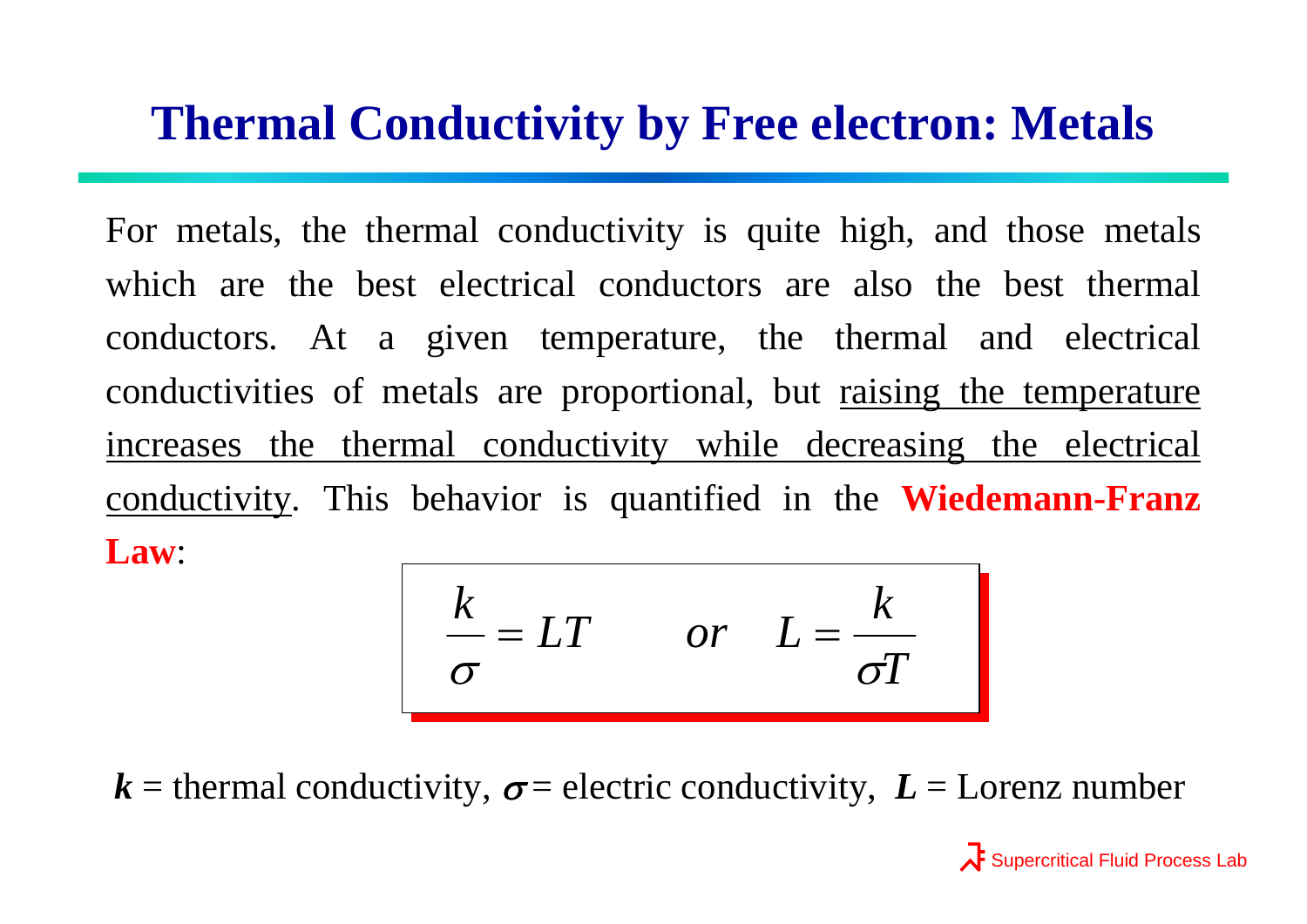where the constant of proportionality *L* is called the Lorenz number.

 $L = 22 \sim 29 \times 10^{-9}$  volts<sup>2</sup>/K<sup>2</sup>

Qualitatively, this relationship is based upon the fact that the heat and electrical transport both involve the free electrons in the metal. The thermal conductivity increases with the average particle velocity since that increases the forward transport of energy. However, the electrical conductivity decreases with particle velocity increases because the collisions divert the electrons from forward transport of charge. This means that the ratio of thermal to electrical conductivity depends upon the average velocity squared, which is proportional to the kinetic temperature.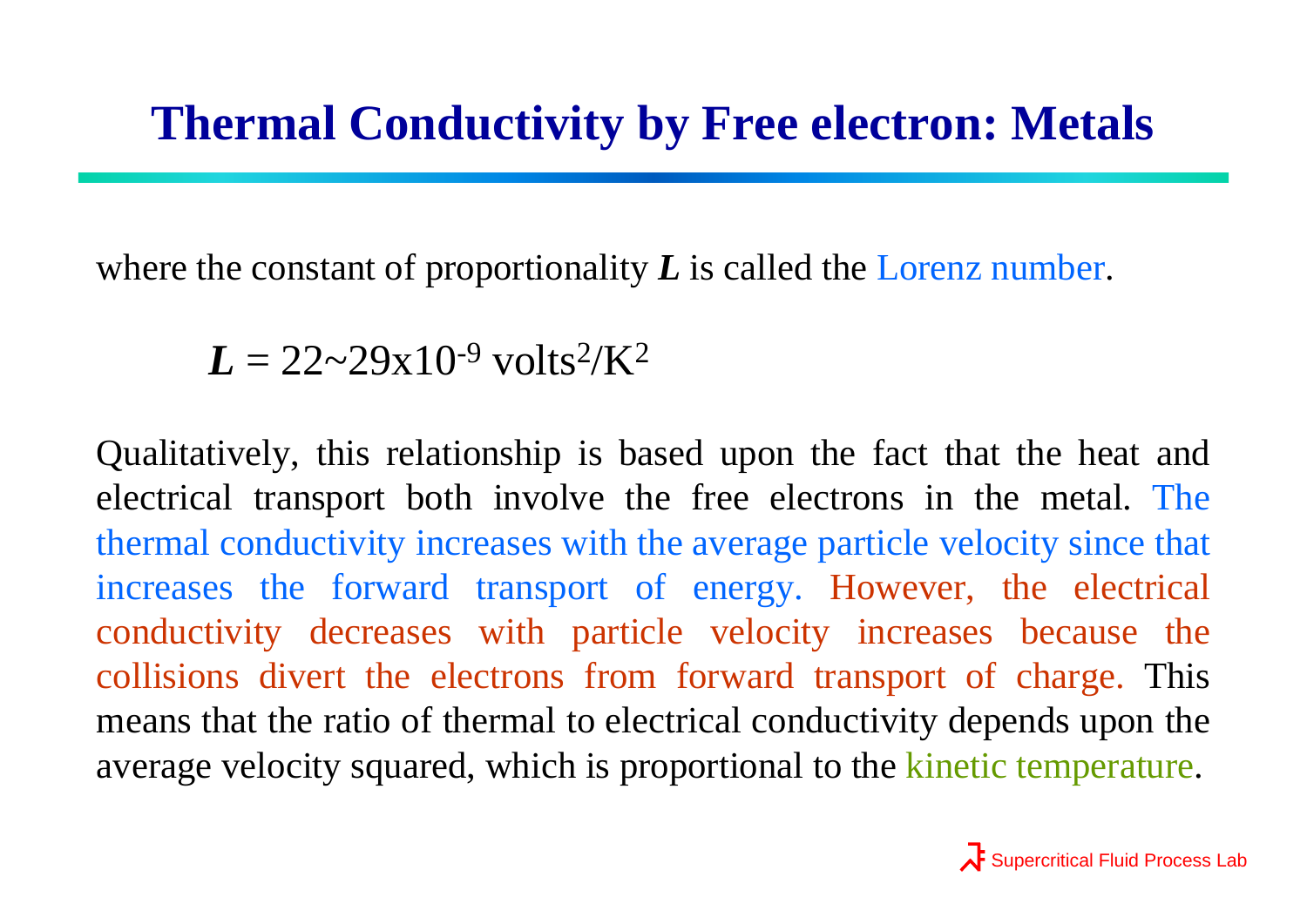The *electronic thermal conductivity* is proportional in magnitude to the electron mean free path. In a perfect crystal lattice this would be infinite, but in actual materials, it is limited by the electron scattering produced by chemical impurities, lattice dislocation, physical defects, and thermal vibration.

*k* pure copper *k*

 $= 5000-7000$  Btu/(h)(ft)(<sup>o</sup>F) commercial copper  $= 220 \text{ Btu/h}(ft)(ff)(^{\circ}F)$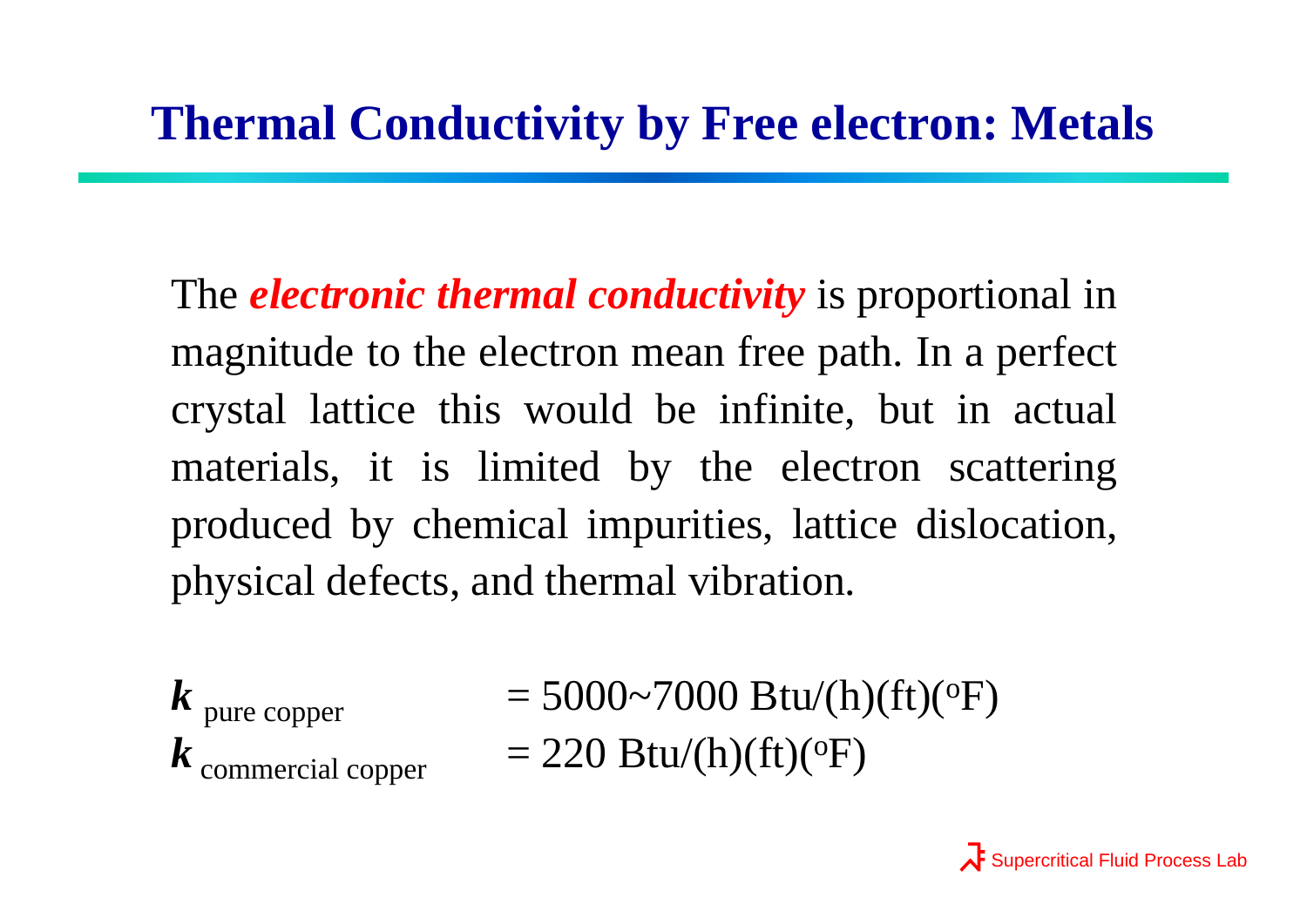For non-metallic solids, the heat transfer is view as being transferred via lattice vibrations, as atoms vibrating more energetically at one part of a solid transfer that energy to less energetic neighboring atoms. This can be enhanced by cooperative motion in the form of propagating lattice waves, which in the quantum limit are quantized as **phonons**. Practically, there is so much variability for non-metallic solids that we normally just characterize the substance with a measured thermal conductivity when doing ordinary calculations.

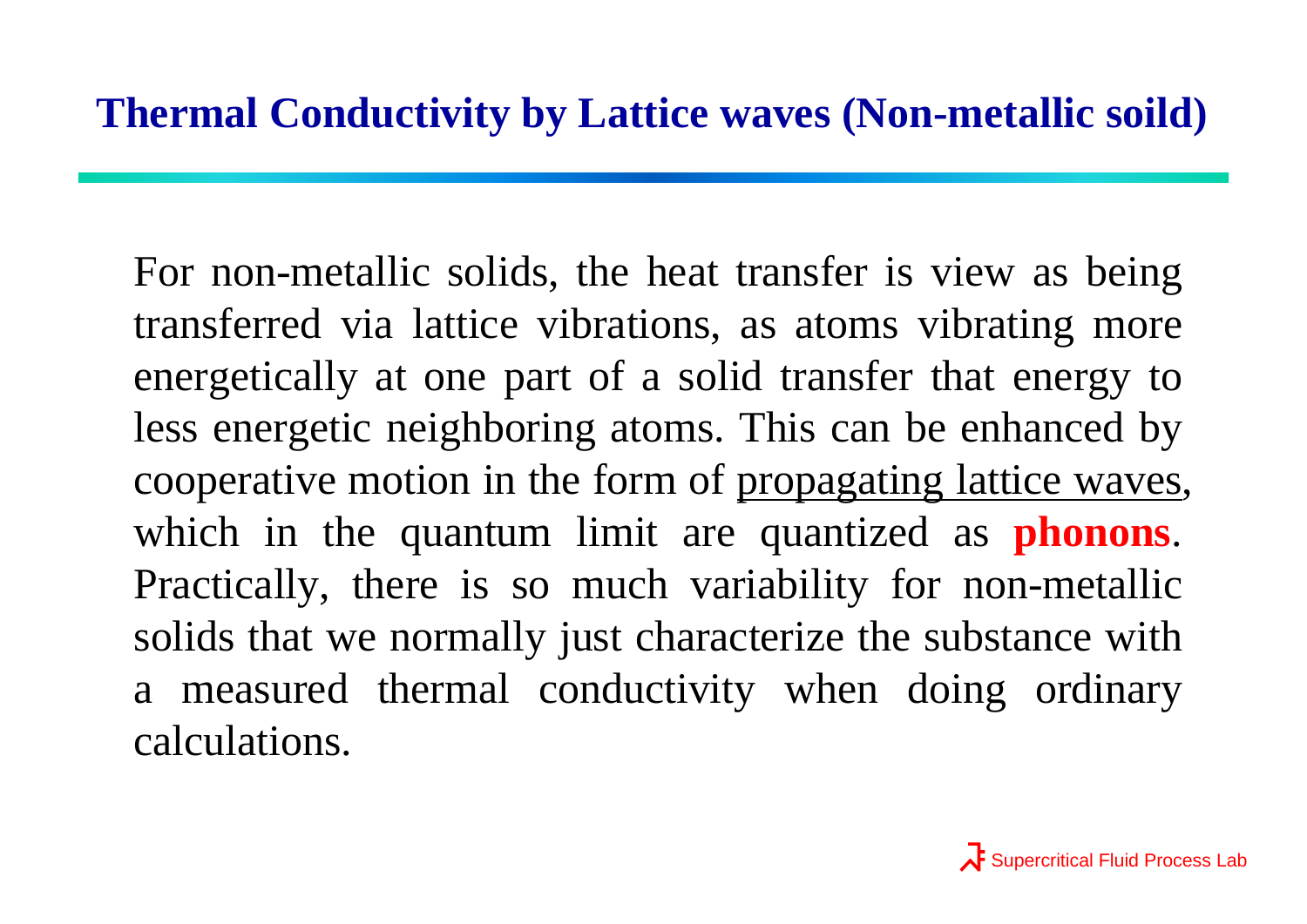### **Thermal Conductivity by photons**

The transmission of electromagnetic radiation in translucent materials in the form of photons adds to the total effective thermal conductivity of solid. This energy is principally in the infrared portion of the electromagnetic spectrum. If the solid either has no absorptive capacity for the radiation, or if it is completely opaque, there will be no augmentation of thermal conductivity. In general, solid will emit, absorb, and re-radiate photons. This is considered to be the reason why the thermal conductivity of glasses tend to increase rapidly at high temperatures.



Supercritical Fluid Process Lab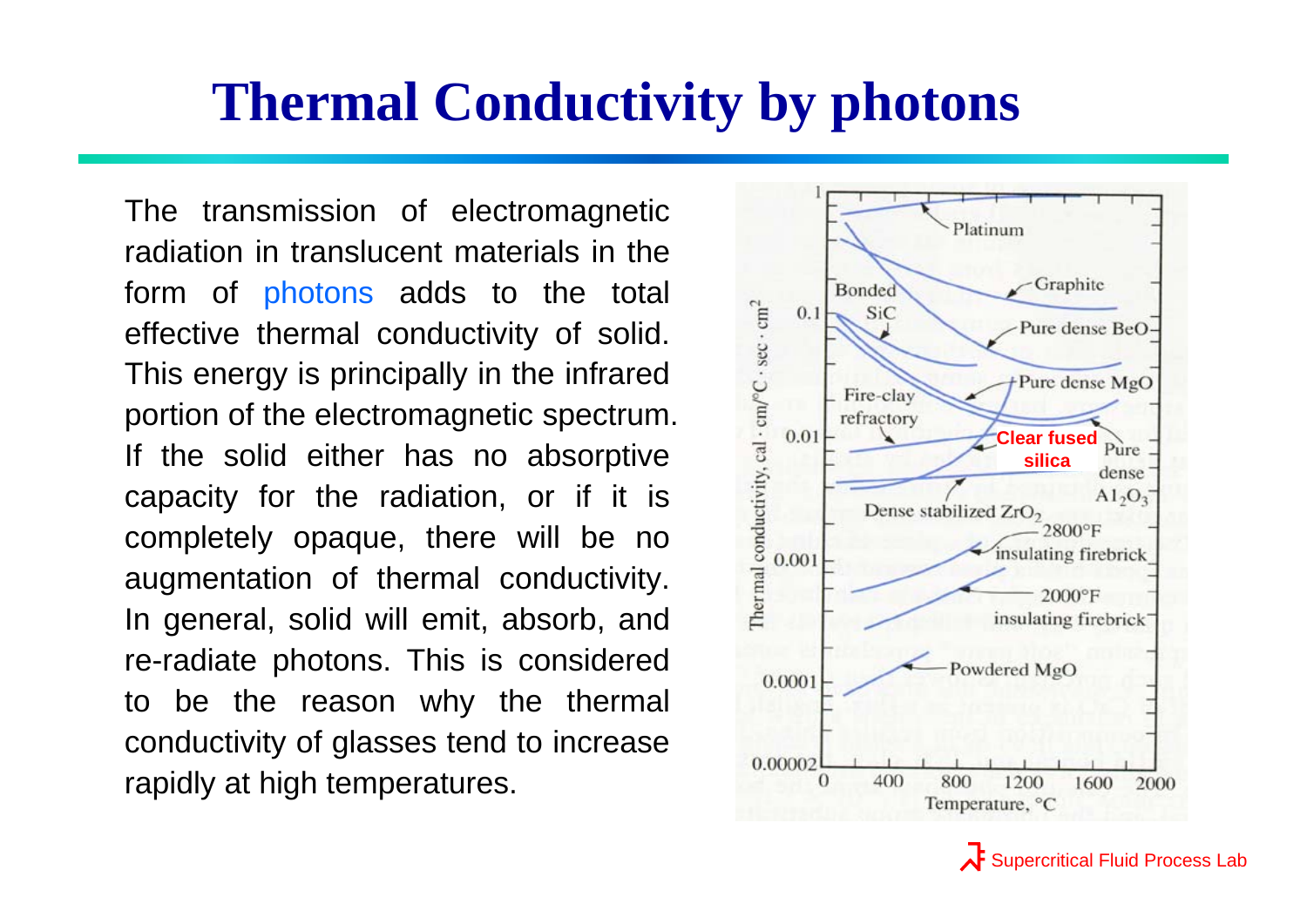#### **The temperature dependence of the thermal conductivity of selected solids**



Supercritical Fluid Process Lab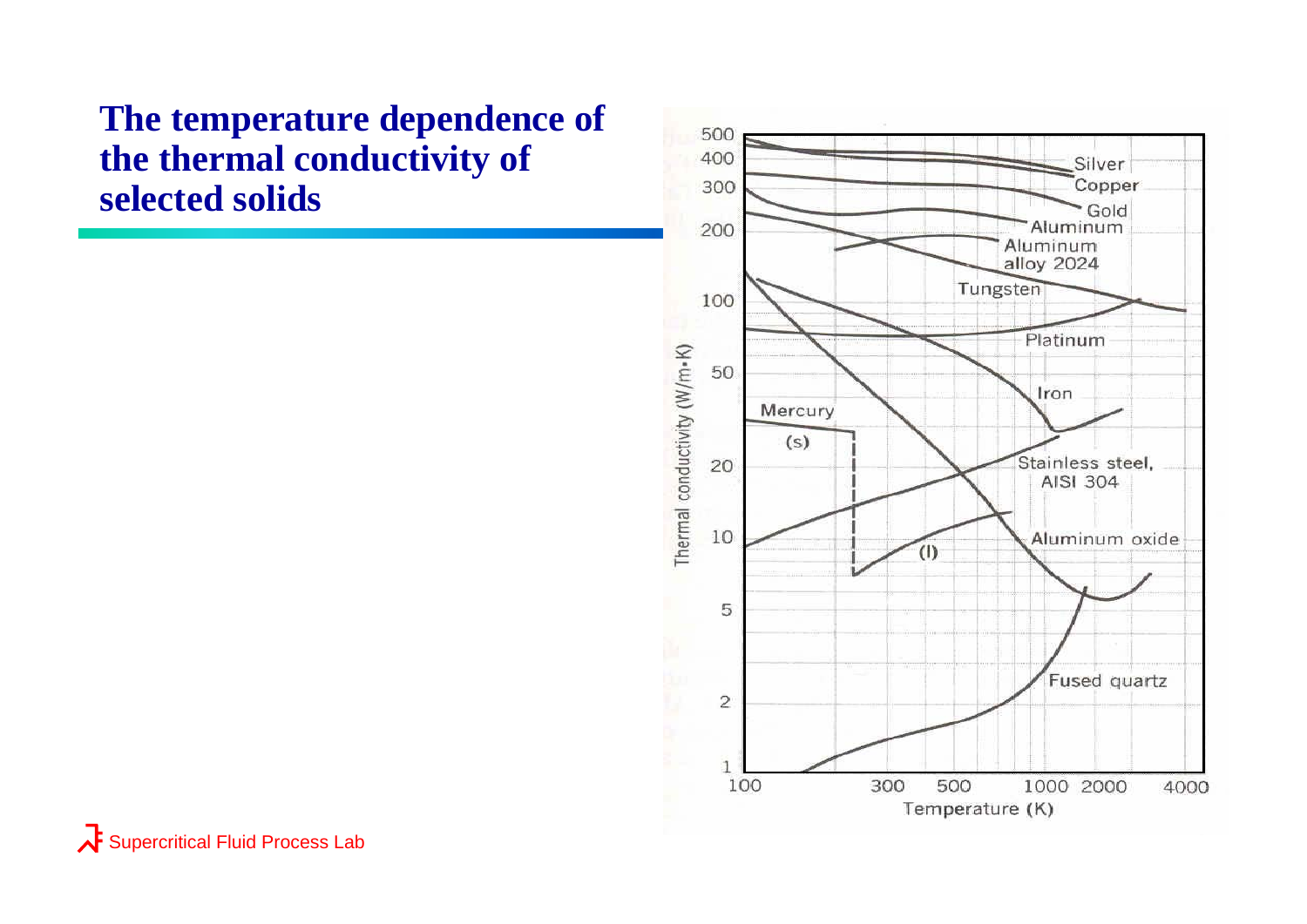# **Thermal Conductivity: Liquids**

### **Brigman Model (1923)**

$$
k = \frac{1}{3}\rho C_v \overline{u}\lambda = \rho C_v v_s a
$$

Energy is handed down rows of molecules with the velocity of sound.

**Semiempirical** correlation based on experimental results

$$
\rho C_{v} \approx 3 \left( \frac{N}{V} \right) k
$$
\n
$$
a = \left( \frac{V}{N} \right)^{1/3} w_{s}
$$
\n
$$
k = 3 \left( \frac{N}{V} \right)^{2/3} w_{s}
$$
\n
$$
\therefore \text{Brigman's equation}
$$
\n
$$
v_{s} = \sqrt{\frac{C_{p}}{C_{v}} \left( \frac{\partial P}{\partial \rho} \right)_{T}}
$$
\nSonic velocity

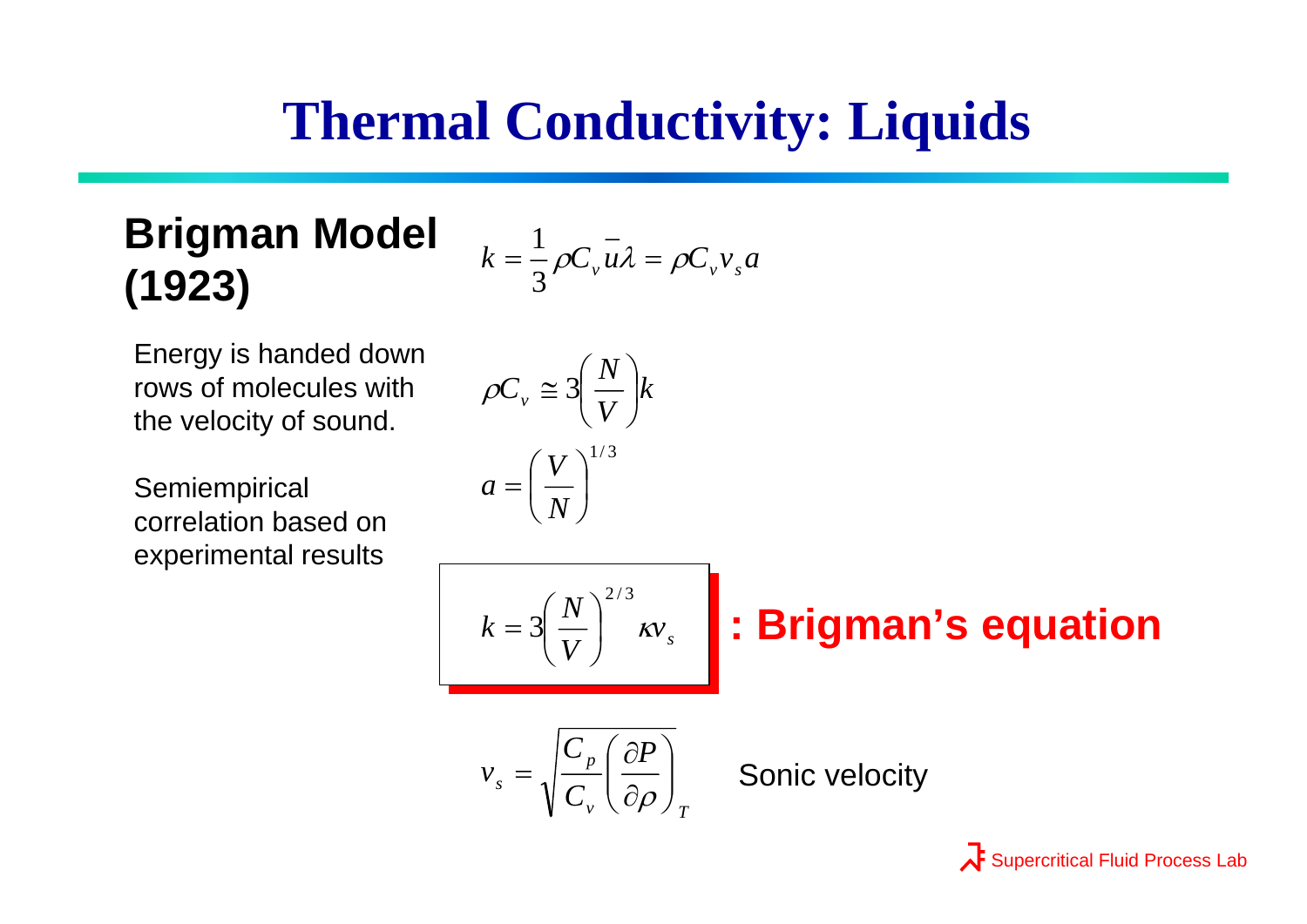# **Thermal Conductivity: Liquids**

### **Horrocks and McLaughlin Model (1960)**

Liquid has a lattice structure through which excess energy due to a temperature gradient is transferred both

- (1) By motion of molecules from cell to cell and
- (2) By a vibrational mechanism in which the molecule vibrates within its cell.

 $(1) \ll (2)$ 

The intercellular contribution, calculated from intermolecular force, gives good results for simple liquids.

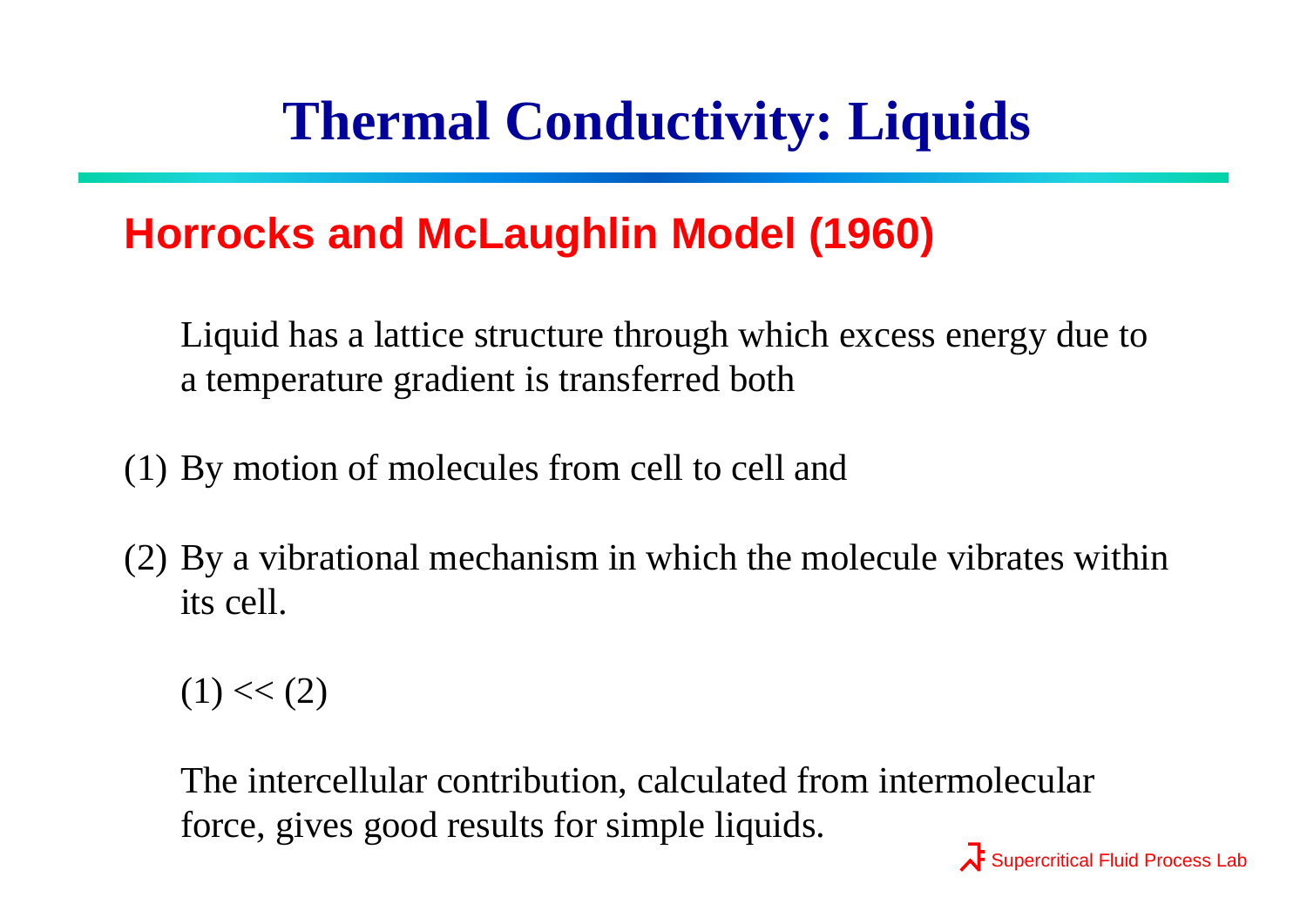#### **The temperature dependence of the thermal conductivity of selected non-metallic liquids under saturated conditions**



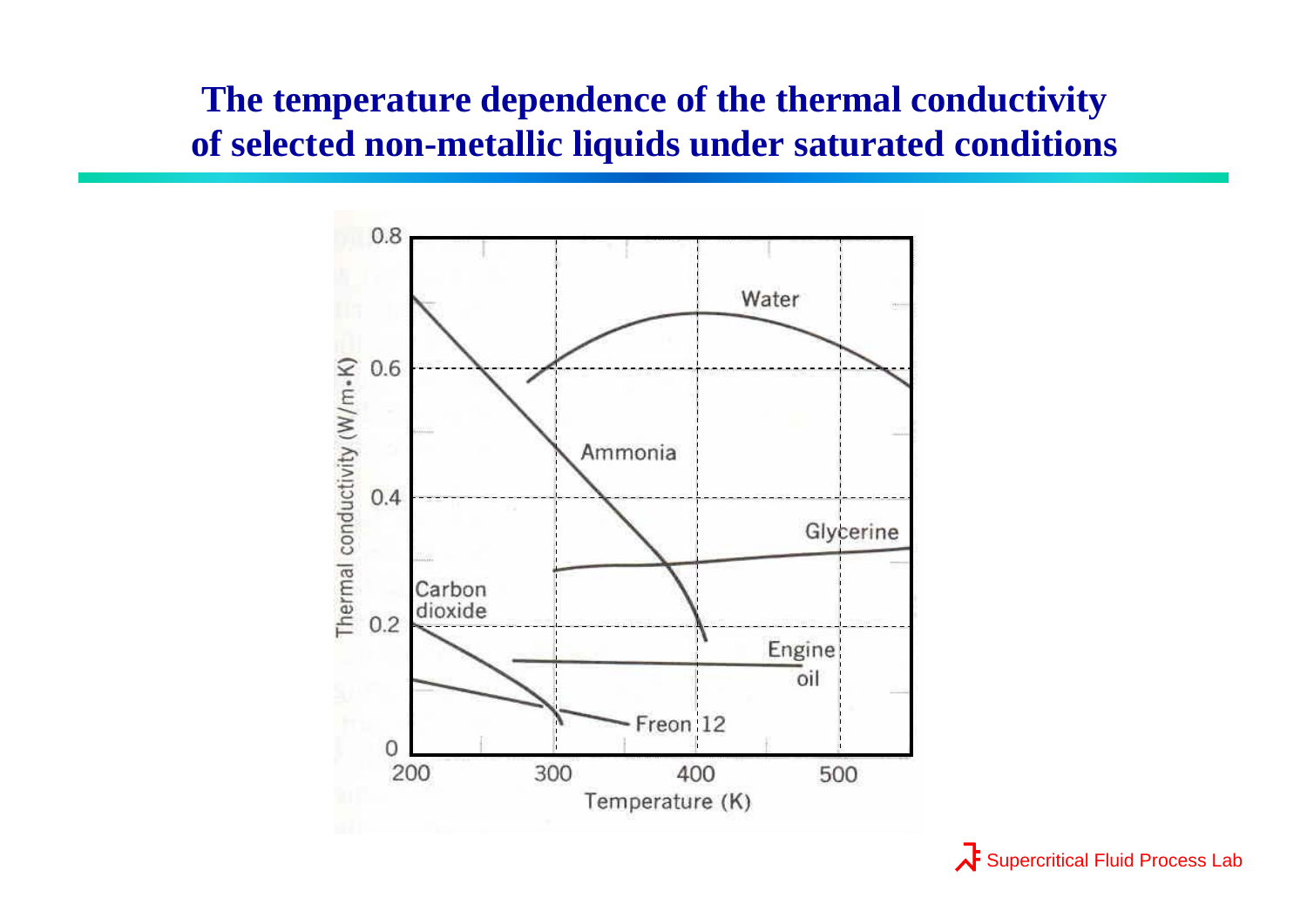### **Thermal Conductivity of Liquid Tin and Indium**



 $\overrightarrow{A}$  Supercritical Fluid Process Lab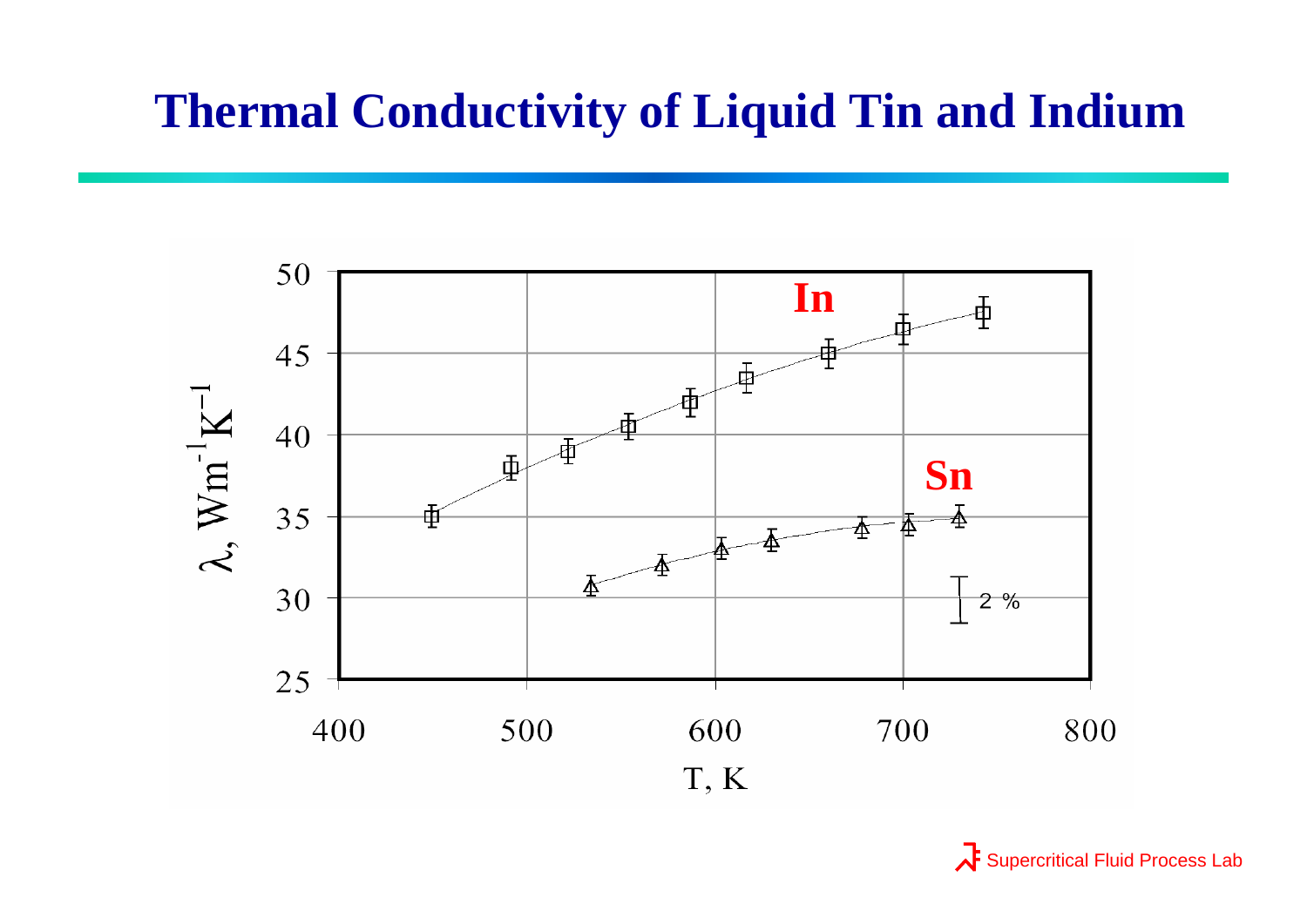### **Thermal Conductivity: Gas**

The conduction of heat in a gas is basically the mechanism of a random walk (diffusion and collision). The molecules of high-temperature gas diffuse among the molecules of low-temperature gas, collide with them, and give up kinetic energy. For an ideal gas, the heat transfer rate is proportional to the average molecular velocity, the mean free path, and the molar heat capacity of the gas.



The thermal conductivity should be independent of pressure. This has been found to be approximately true of most gases (ideal gas) near atmospheric pressure.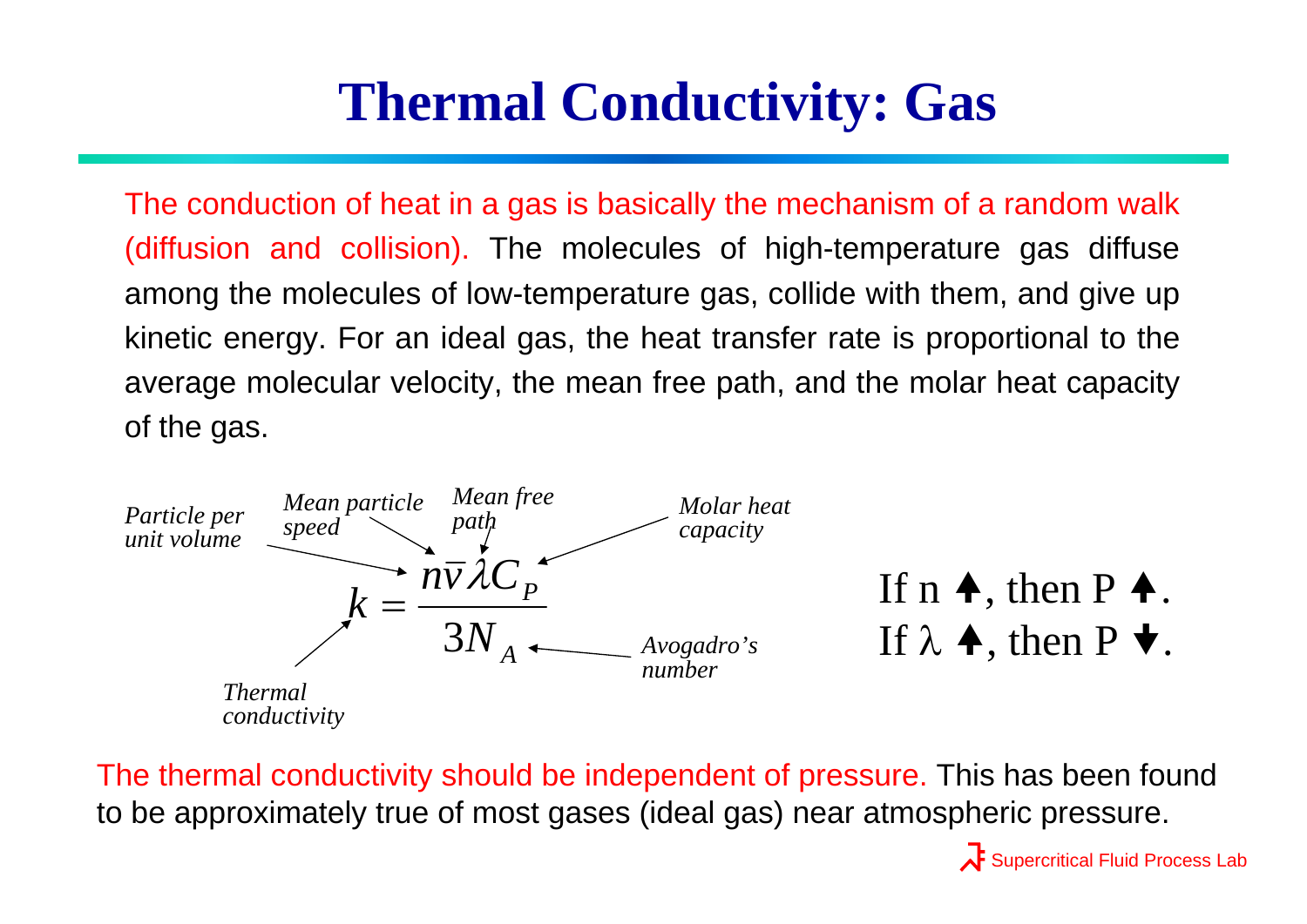# **Thermal Conductivity: Gas**

The thermal conduction of gas is dependent upon pressure.

- (1) At very low pressures, where the thermal conductivity of a gas obviously must approach zero.
- (2) At even moderately low pressures, when the dimensions of the container are less than the mean free path of the gas molecules (a so-called Knudsen gas)
- (3) At high pressures, where the simple kinetic theory of gases does not apply.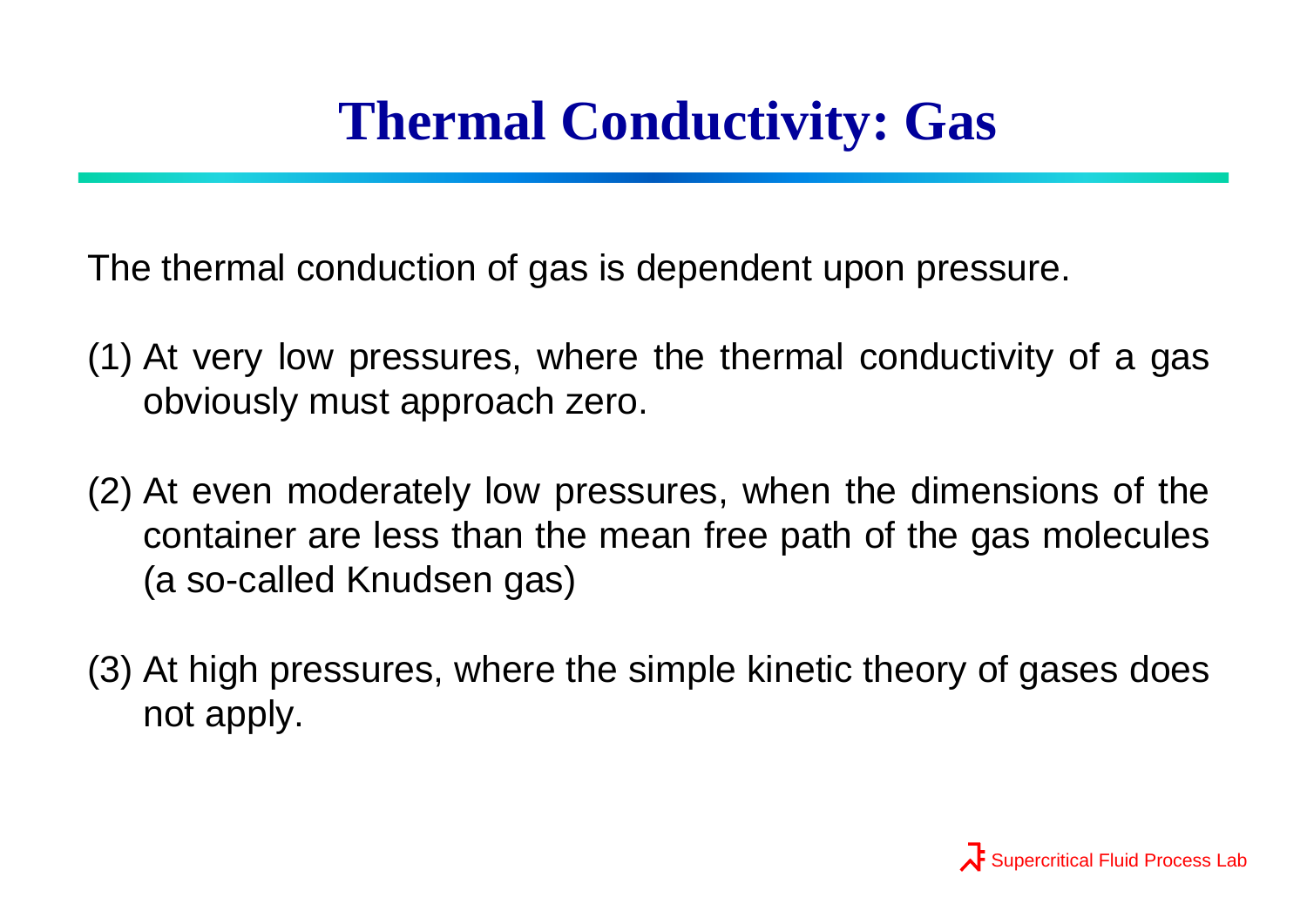# **Thermal Conductivity: Gas**

### **A relationship between the viscosity and thermal conductivity**

#### **Similarity:**

Gas viscosity is a measure of the drag exerted by diffusion of gas molecules in a zone moving at a different mean velocity.

#### **Difference:**

The quantity being transported is kinetic energy associated with random motion of the molecules rather than directed momentum.

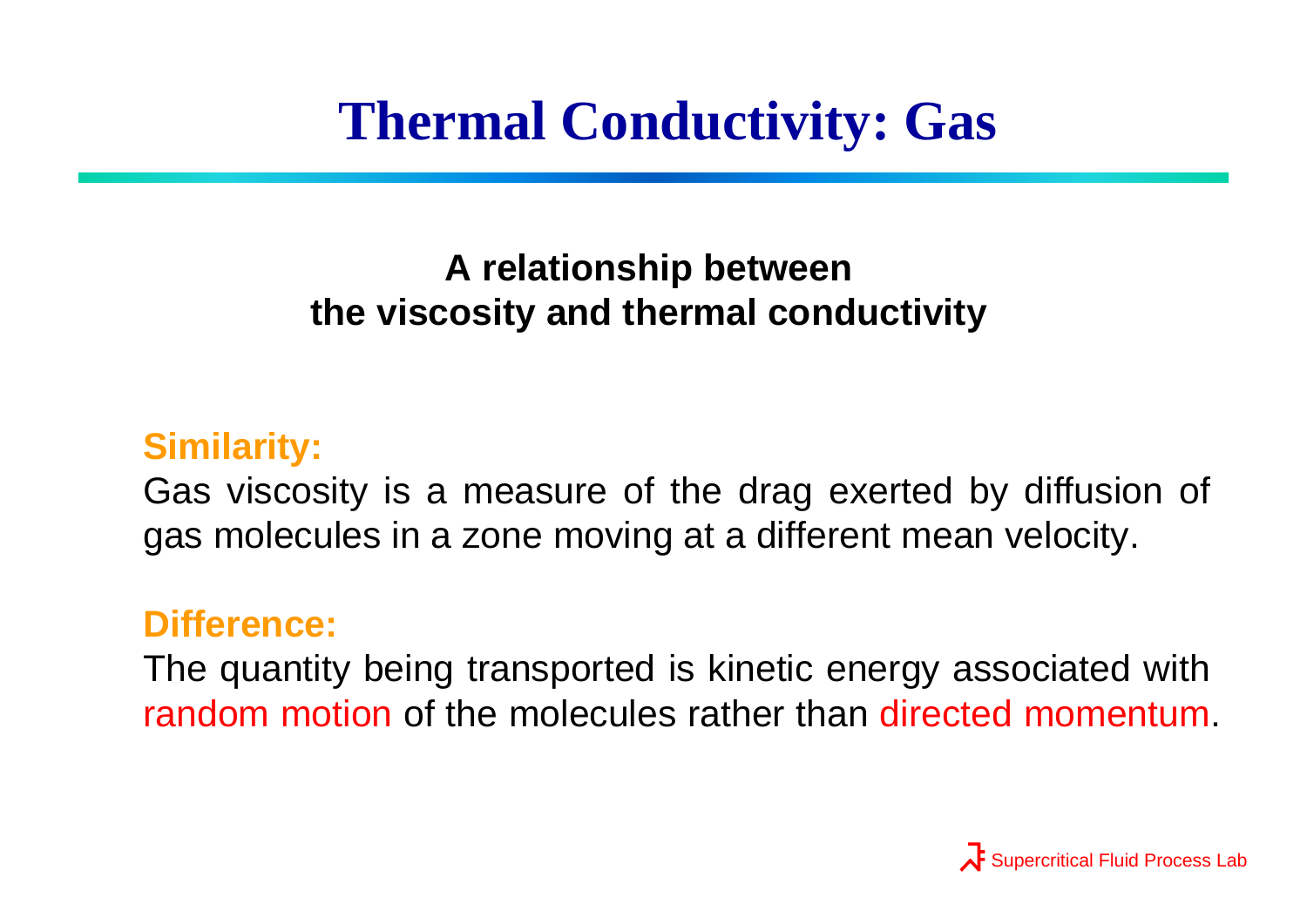### **Thermal Conductivity: Common Gases**

Since the mechanism of heat conduction in a gas is a function of its tendency to diffuse, it is to be expected that light gases like hydrogen or helium would have relatively high thermal conductivity. This is what actually happen. The paraffin hydrocarbons show a typical decrease of thermal conductivity with increase of molecular weight in a homogeneous series.

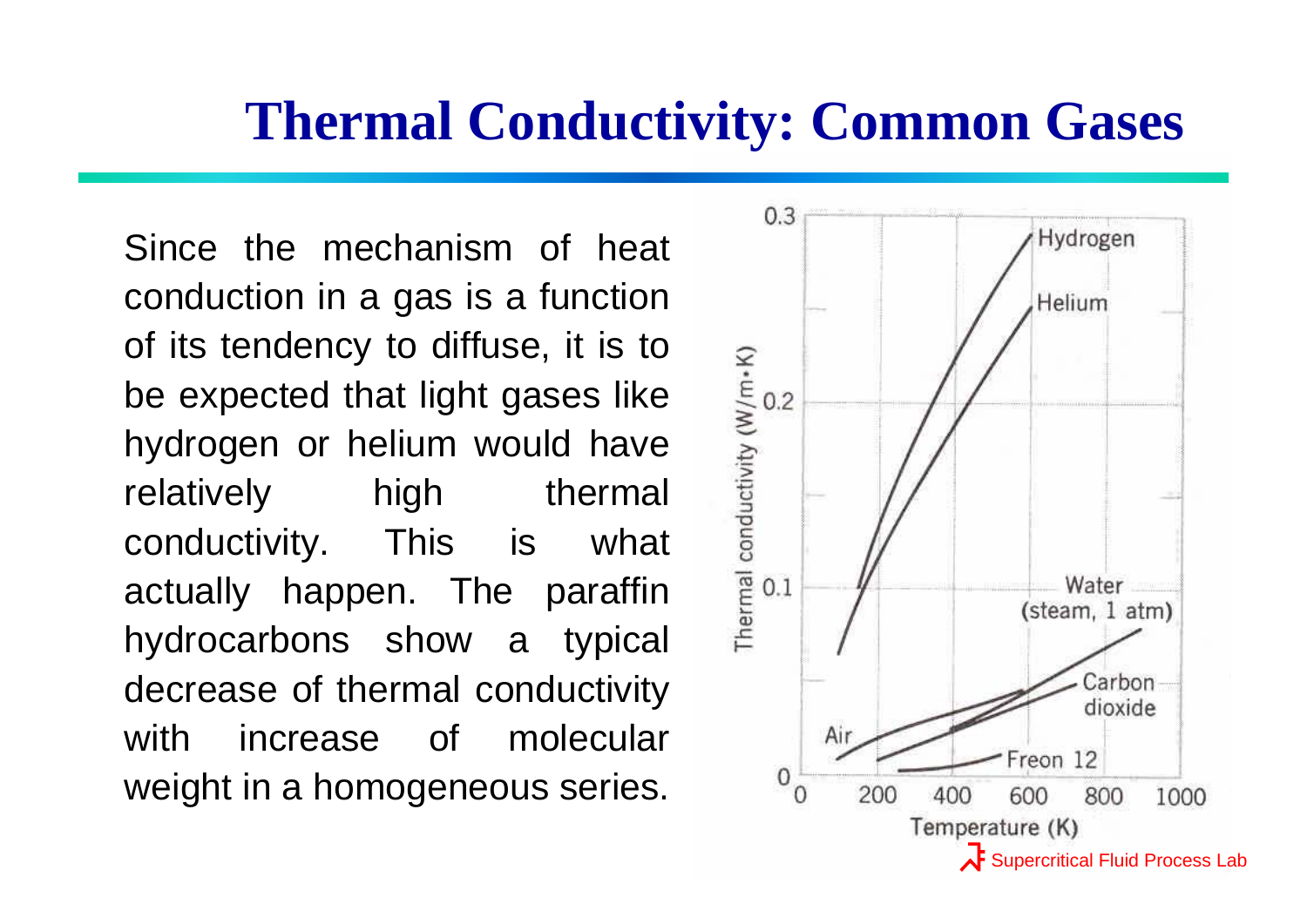# **Thermal Conductivity, k [Btu/(h)(ft)( oF)]**



Supercritical Fluid Process Lab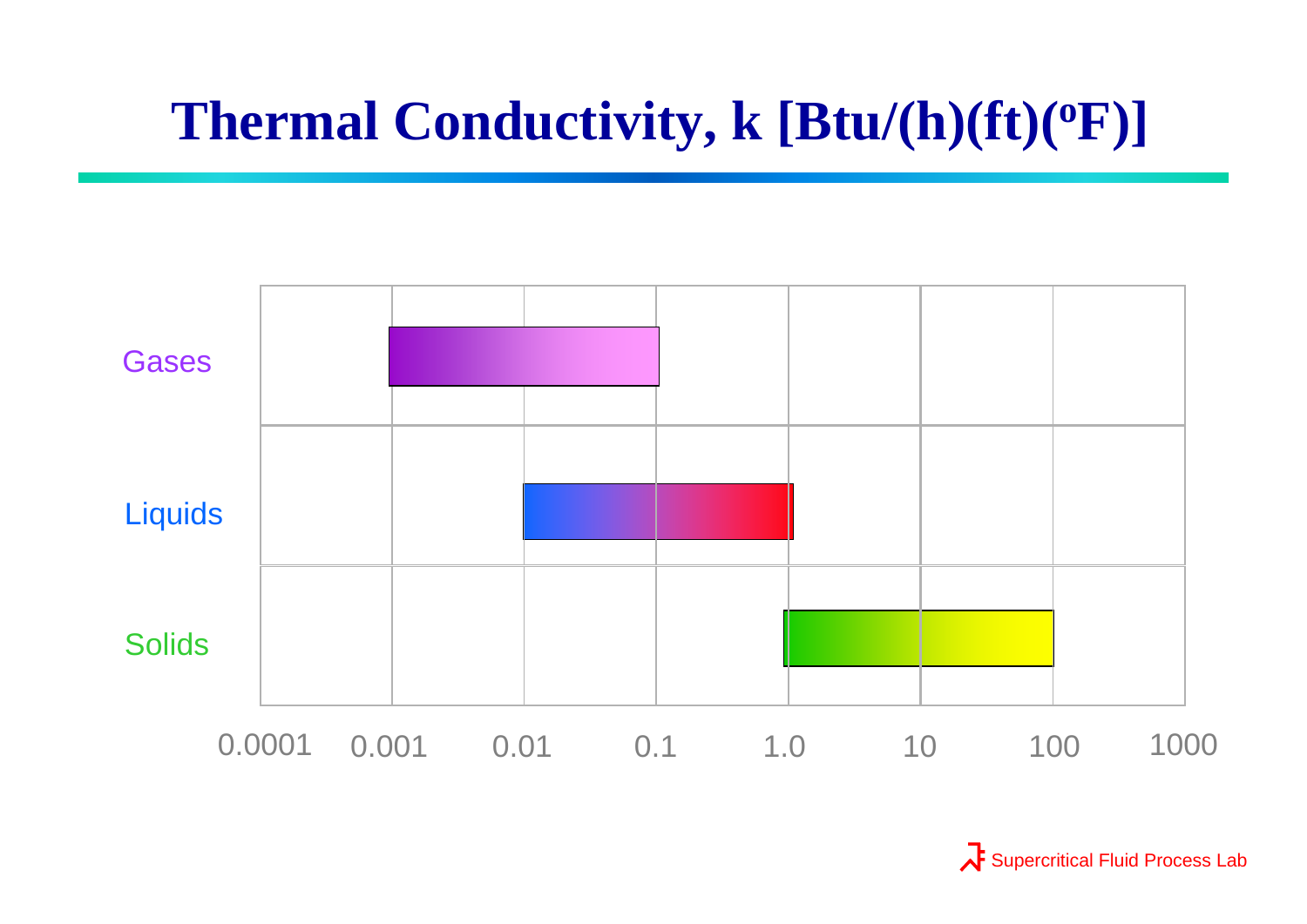### **Range of thermal conductivity for various states of matter**

@normal temperature and pressure

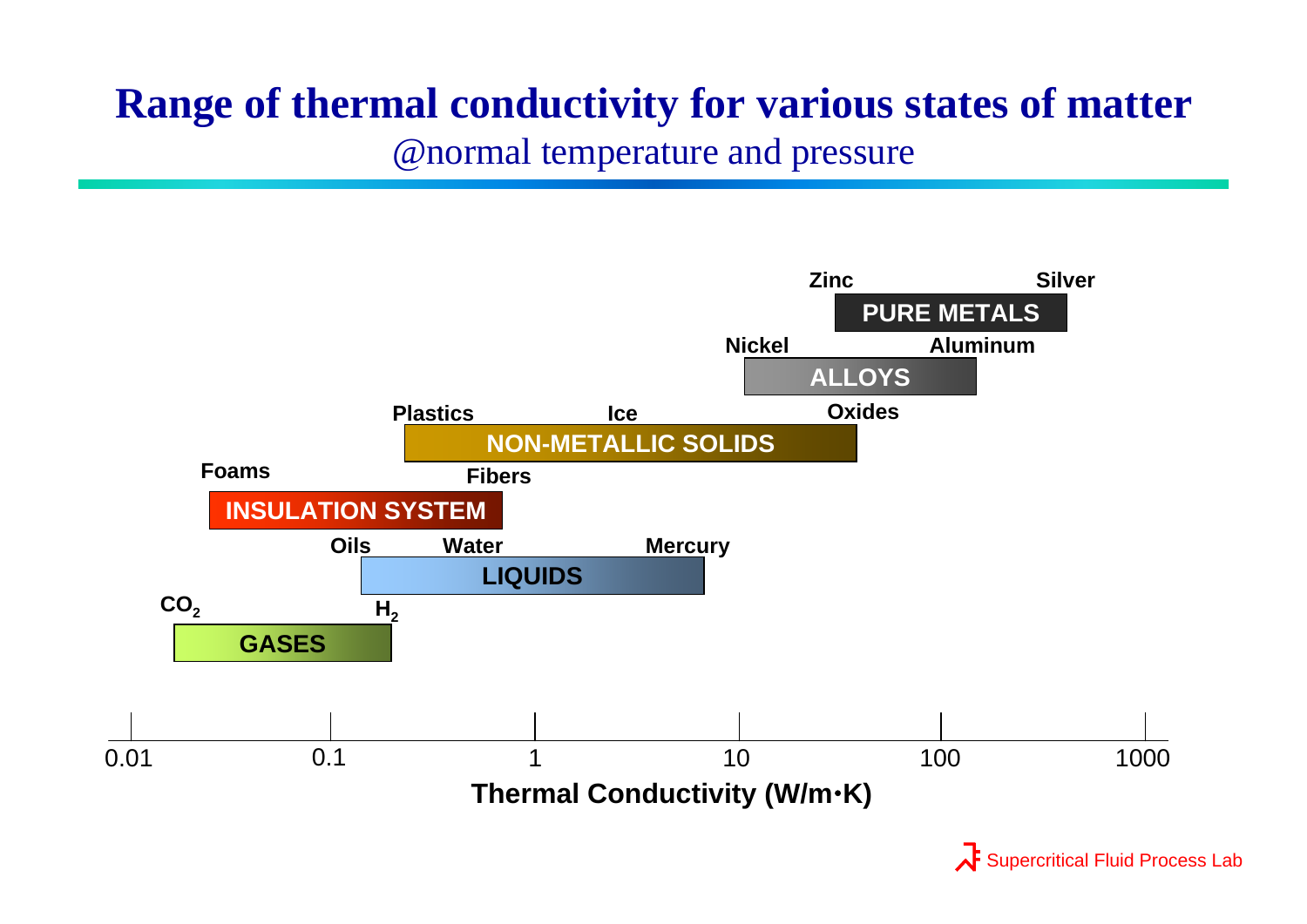# **Thermal Conductivity: Fine powder**

At sufficiently high pressures, the mean free path of gas molecules is much smaller than the dimensions of the cavities in the powder and conductivity of the system lies between the values for the solid and the gas.

Below the certain pressure, which is a function of pore size, the gas in the pore behaves as a Knudsen gas, with the result that its thermal conductivity is low than the conductivity of the gas at the same pressure in a large free volume.

As a result, the conductivity of the porous system may be lower than either the conductivity of the solid or the gas at measured under ordinary conditions.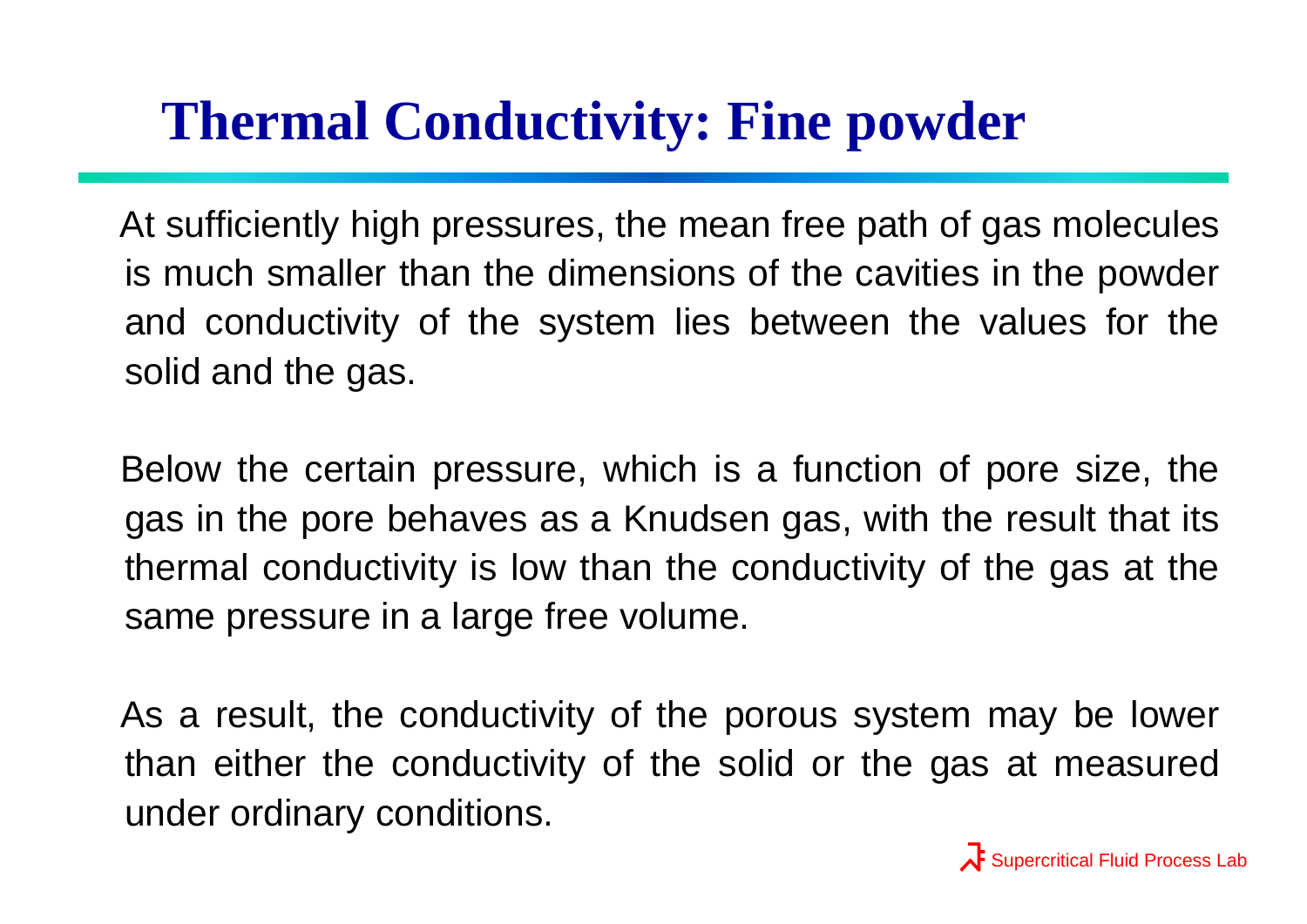# **Thermal Conductivity: Estimation & Data**

### **Estimation**

Robert C. Reid, John M. Prausnitz, and Bruce E. Poling "The properties of Gases & Liquids" 4th ed., McGraw-Hill, New York (1987)

### **Data**

Robert H. Perry and Don Green "Perry Chemical Engineers' Handbook" 6th ed., McGraw-Hill, New York (1987)

David R. Lide"CRC Handbook of Chemistry and Physics" 84<sup>th</sup> ed., CRC Press, New York (2003-2004)